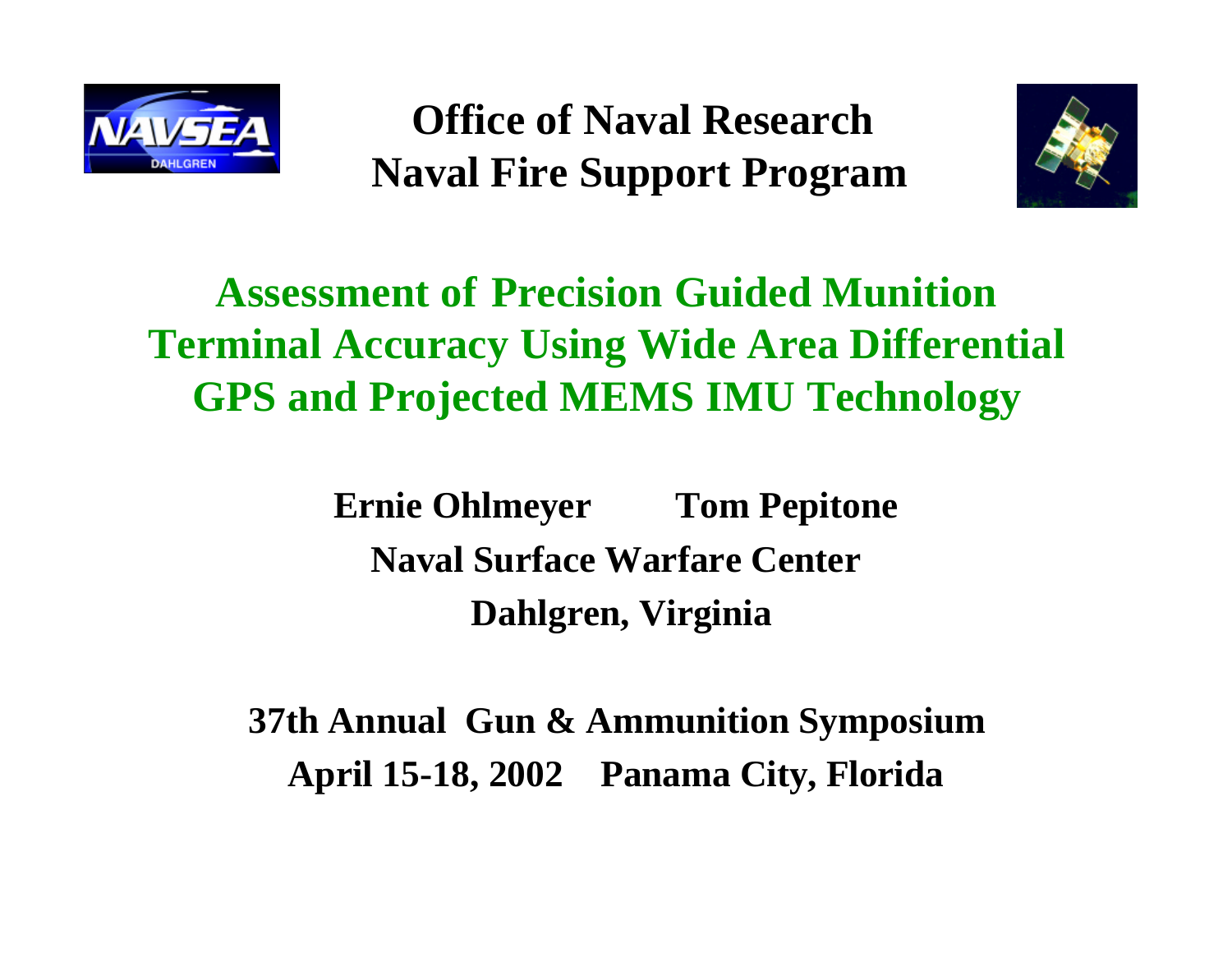



### **This Work was Performed as Part of the Naval Fire Support Project, Managed by Mr. S. Roger Horman (NSWCDD, T406). NFS is Funded by the Office of Naval Research's Air and Surface Weapons Technology Program. The ASWT Program is Managed by Mr. Gil Y. Graff (ONR 351).**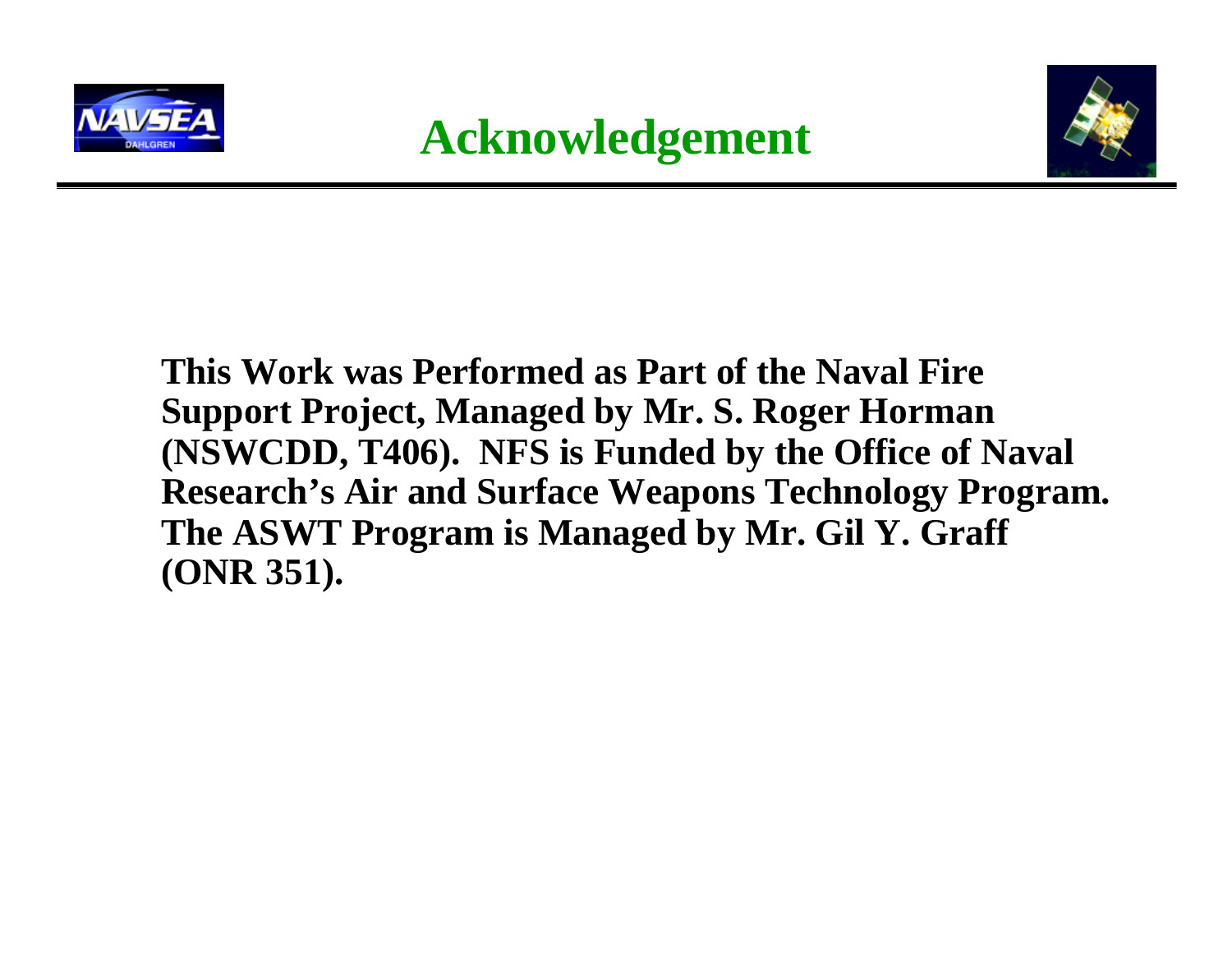



• **Demonstrate That a Set of Candidate Precision Guided Munitions (PGMs), Using Wide Area Differential GPS (WADGPS), Can Navigate and Guide to a Designated Target Location and Achieve Impact Errors on the Order of 1 Meter CEP.**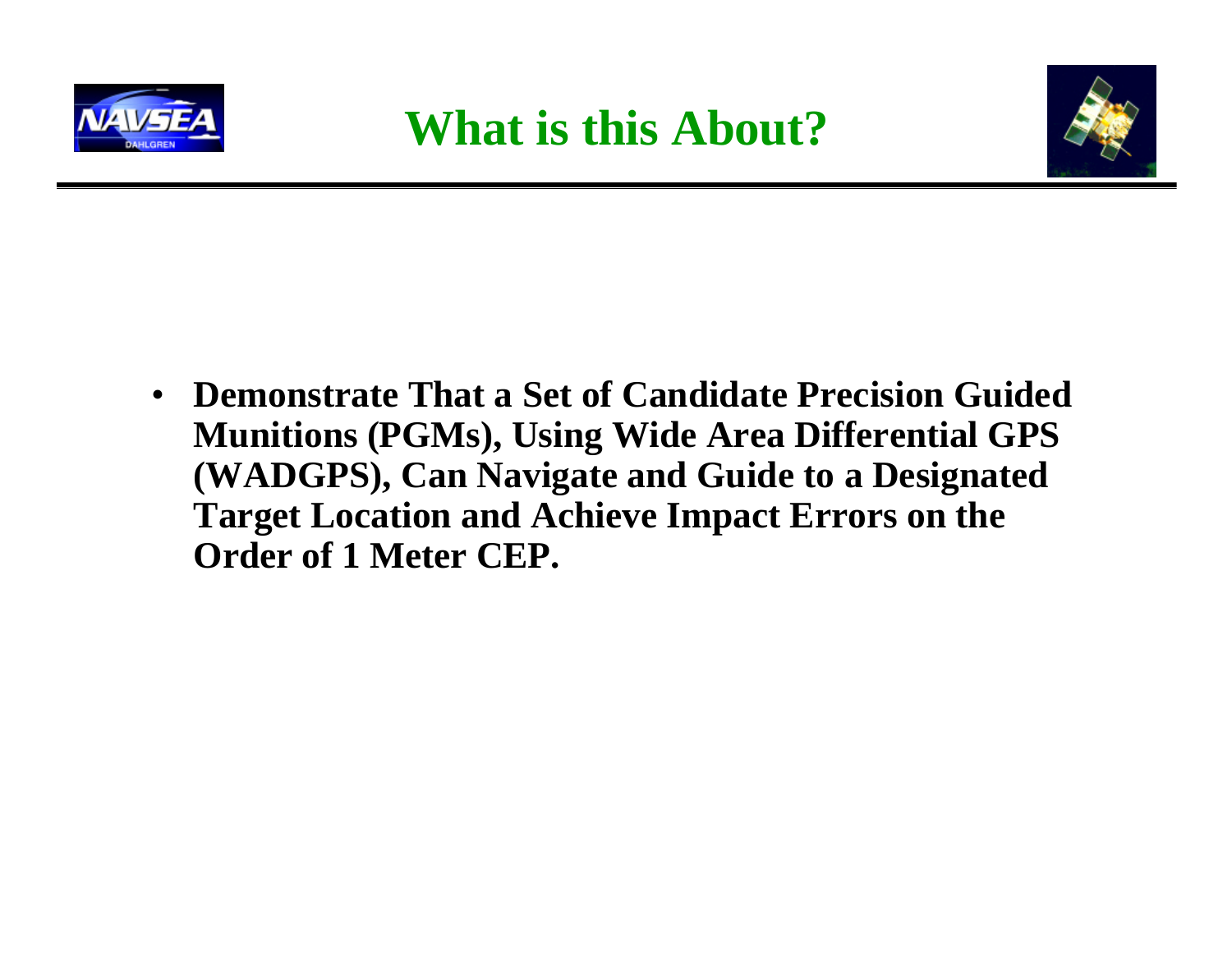



- **Previous Investigations as Part of ONR's Precision Tactical Targeting Program\* Have Verified That a WADGPS/UAV Targeting System Can Achieve Target Location Errors (TLEs) of 1 Meter CEP Per Km of Standoff Range. Projected Extensions of This Technology Should Enable TLEs of One-tenth this Value**
- **A Closely Related Question is Whether PGMs, Also Using WADGPS, Can Achieve Impact Errors Against Designated Targets On the Order of 1 Meter CEP**
- **Combined Performance Would Allow PGMs to Physically Strike Many Naval Fire Support Targets**

**<sup>\*</sup> Dr. Allan Evans and Dr. George Rogers of NSWC/Dahlgren are The Principal Investigators for Precision Tactical Targeting**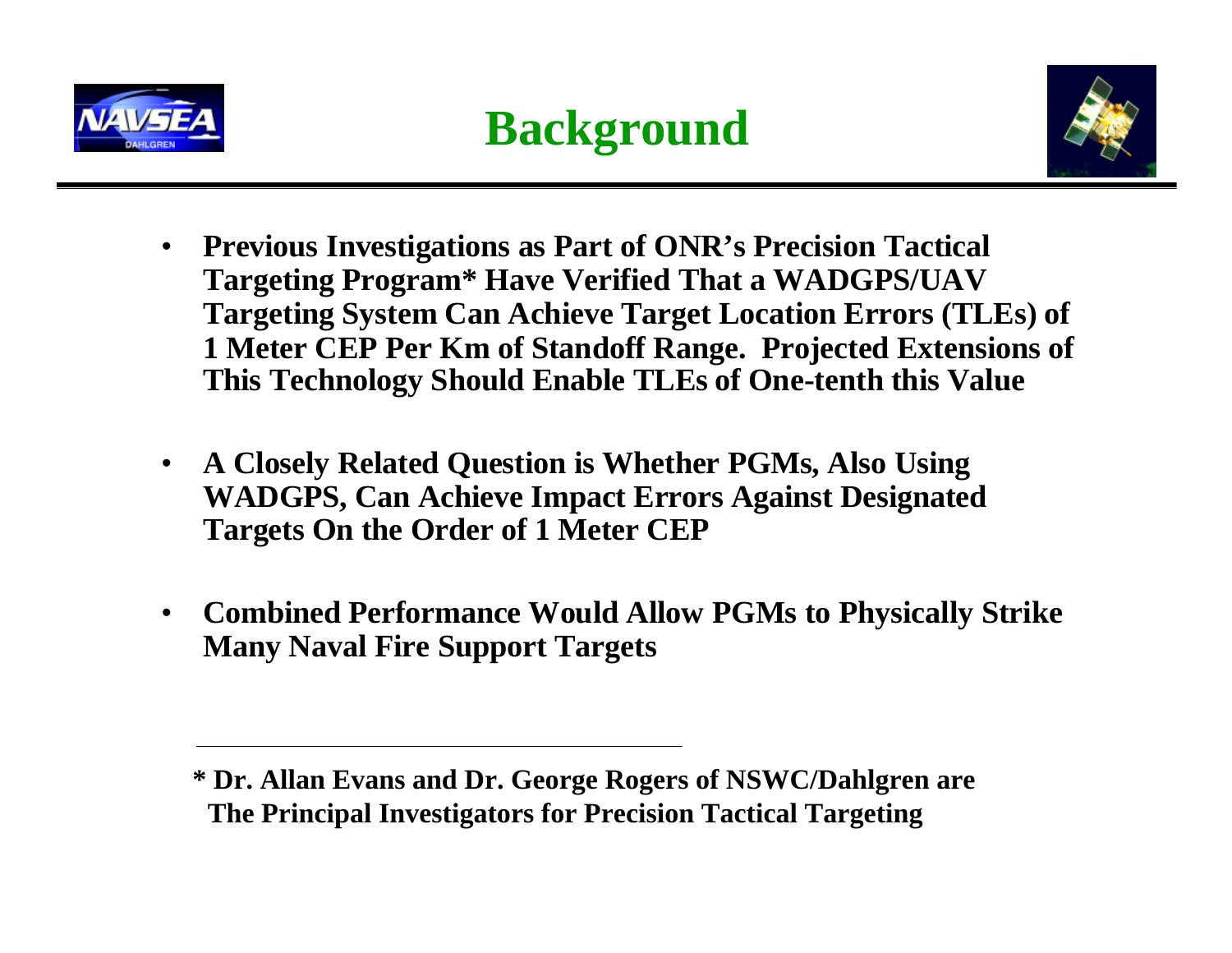



- **Successful Demonstration of 1 Meter CEP Accuracy for WADGPS-Guided PGMs, is a Precursor for Future Work in Which the Accuracy of the Integrated Targeting and Weapon System Will be Demonstrated.**
- **Secondary Objective is to Determine the Accuracy Drivers for the Targeting and PGM Systems, and to Define Affordable Design Changes that Allow 1 Meter CEP Errors on Target to be Achieved**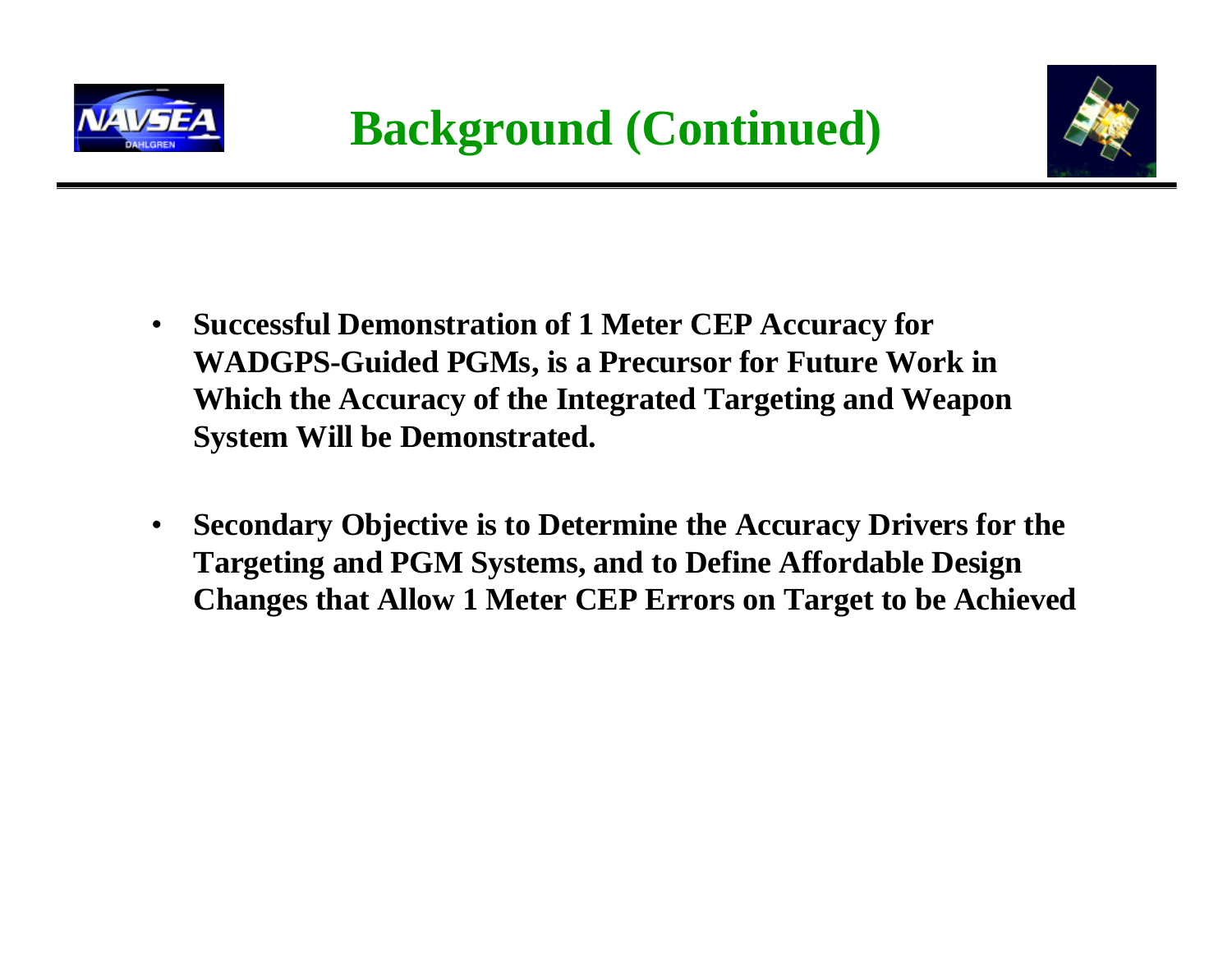



- **Use Detailed GPS Receiver and Satellite Models, Modified to Reflect Various WADGPS System Errors**
- **Consider Several Levels of WADGPS Accuracy, PGM Receiver Quality and IMU Quality**
- **Use Current ERGM Airframe Characteristics as Test Bed. Evaluate for Short, Medium, and Long Range Trajectories**
- **Evaluate Navigation Performance Using Detailed Model of Tightly Couples, GPS-Aided Navigation System (NAVSIM). NAVSIM is Legacy Model Successfully Utilized on Several Navy Development Programs**
- **Compute CEPs on Target for Various Ranges**
- **Use Existing Anti-Jam (AJ) Model to Assess PGM Impact Errors in Presence of Anticipated Jamming Levels**
- **Demonstrate that AJ Allows Graceful Degradation of CEPs in Jamming to Under a Few Meters**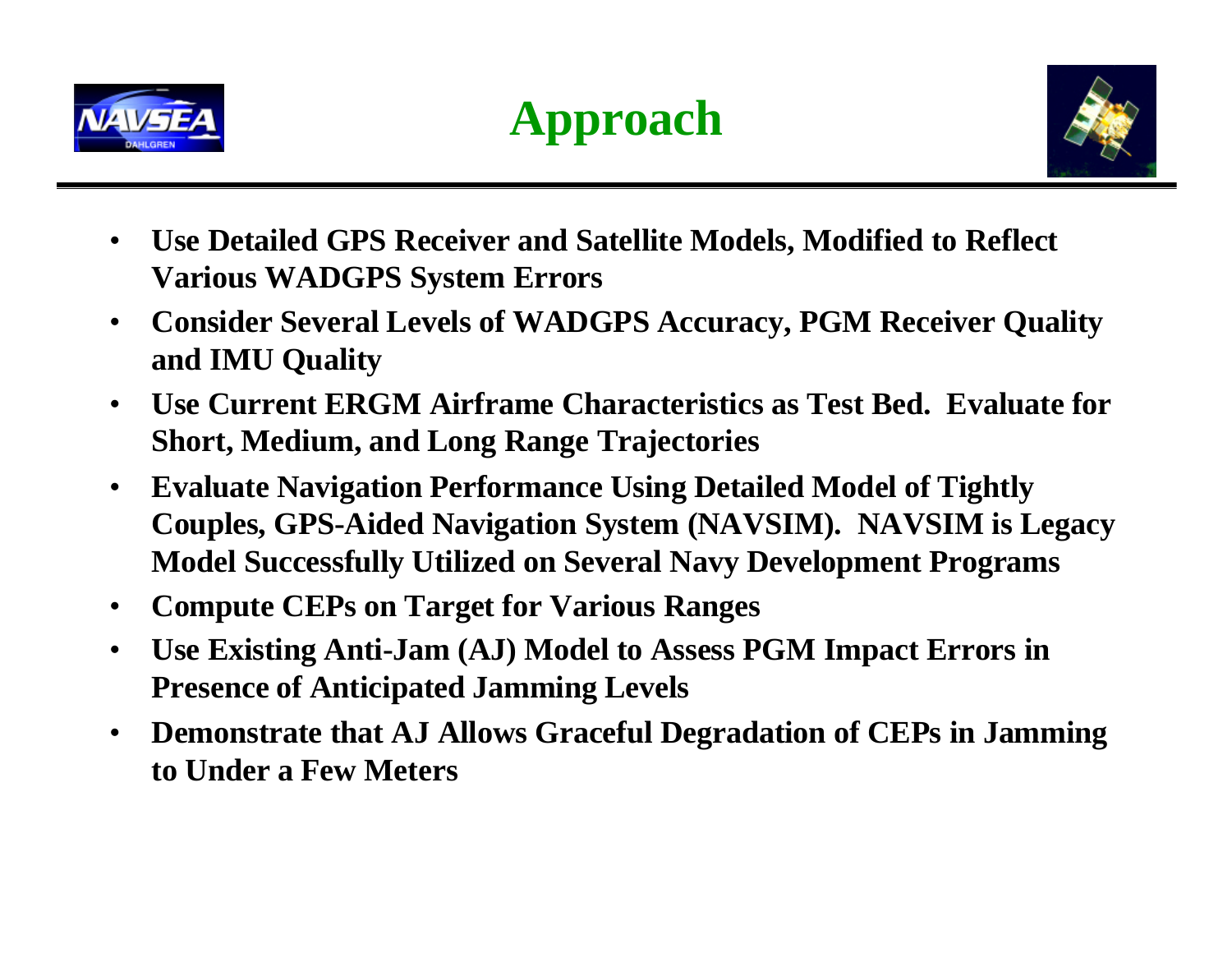



- **Extended Range Guided Munition**
- **Long Range, GPS-Aided Precision Guided Munition**
- **Gun-Launched From Naval Warships to Provide Surface Fire Support**
- **Tightly-Coupled GPS/INS Navigation System**
- **Incorporates Advanced Anti-Jam Technology**
- **Allows Accurate Delivery of Submunition or Unitary Payloads on Target**
- **Under Development by Raytheon/TI Systems**
- **Naval Surface Warfare Center/Dahlgren is Technical Monitor**

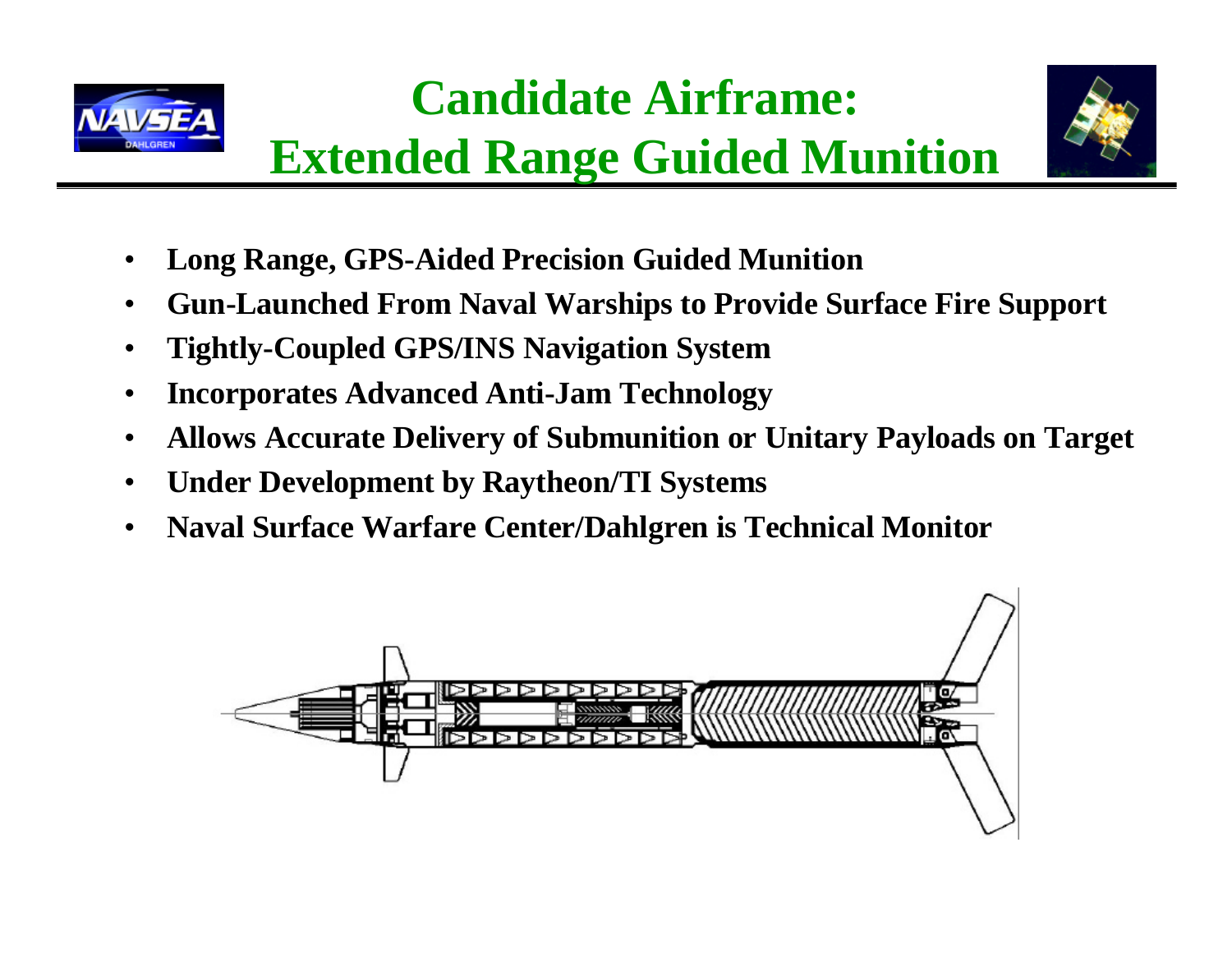

## **ERGM Trajectories**



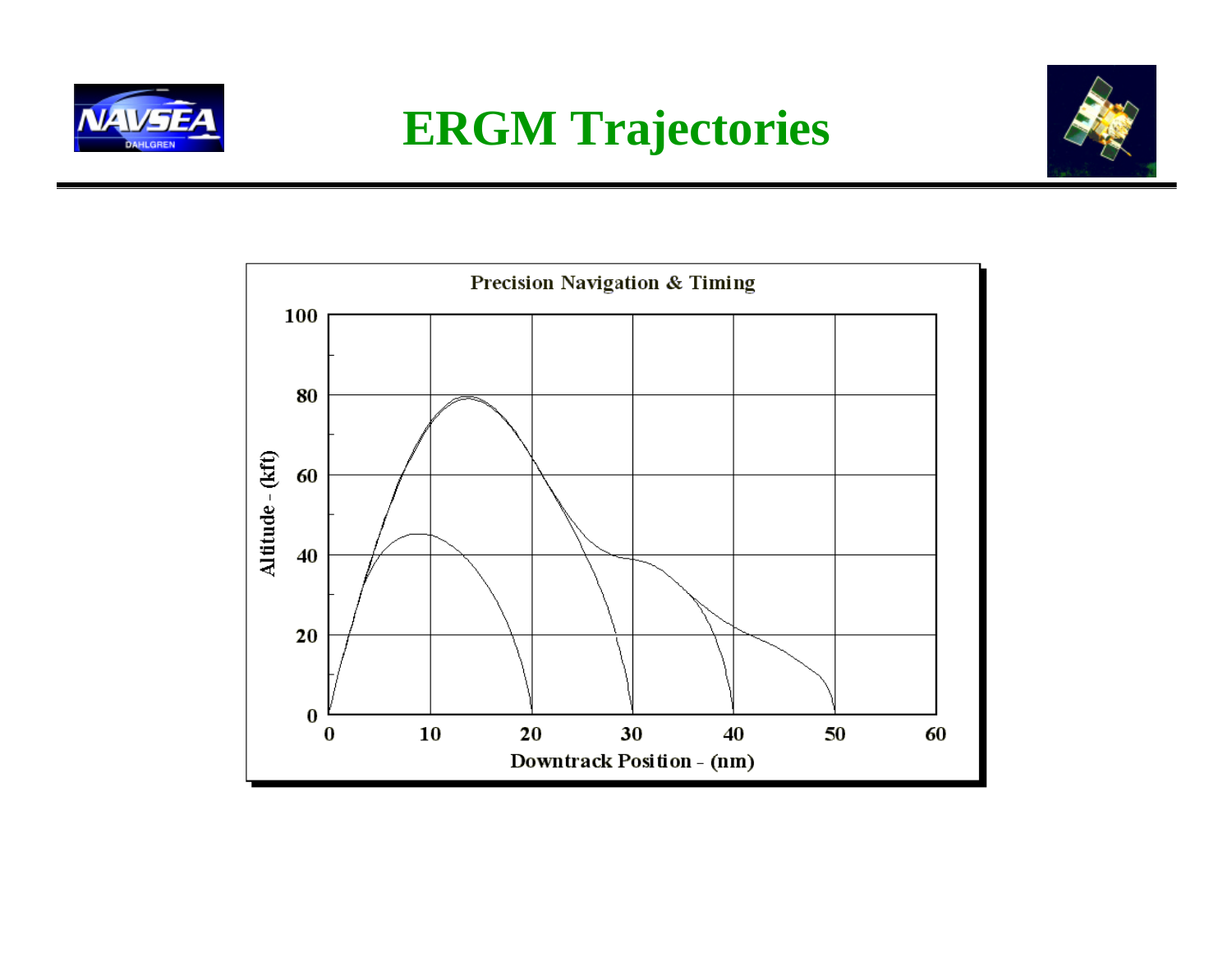



## **GPS/INS Monte Carlo Navigation Simulation**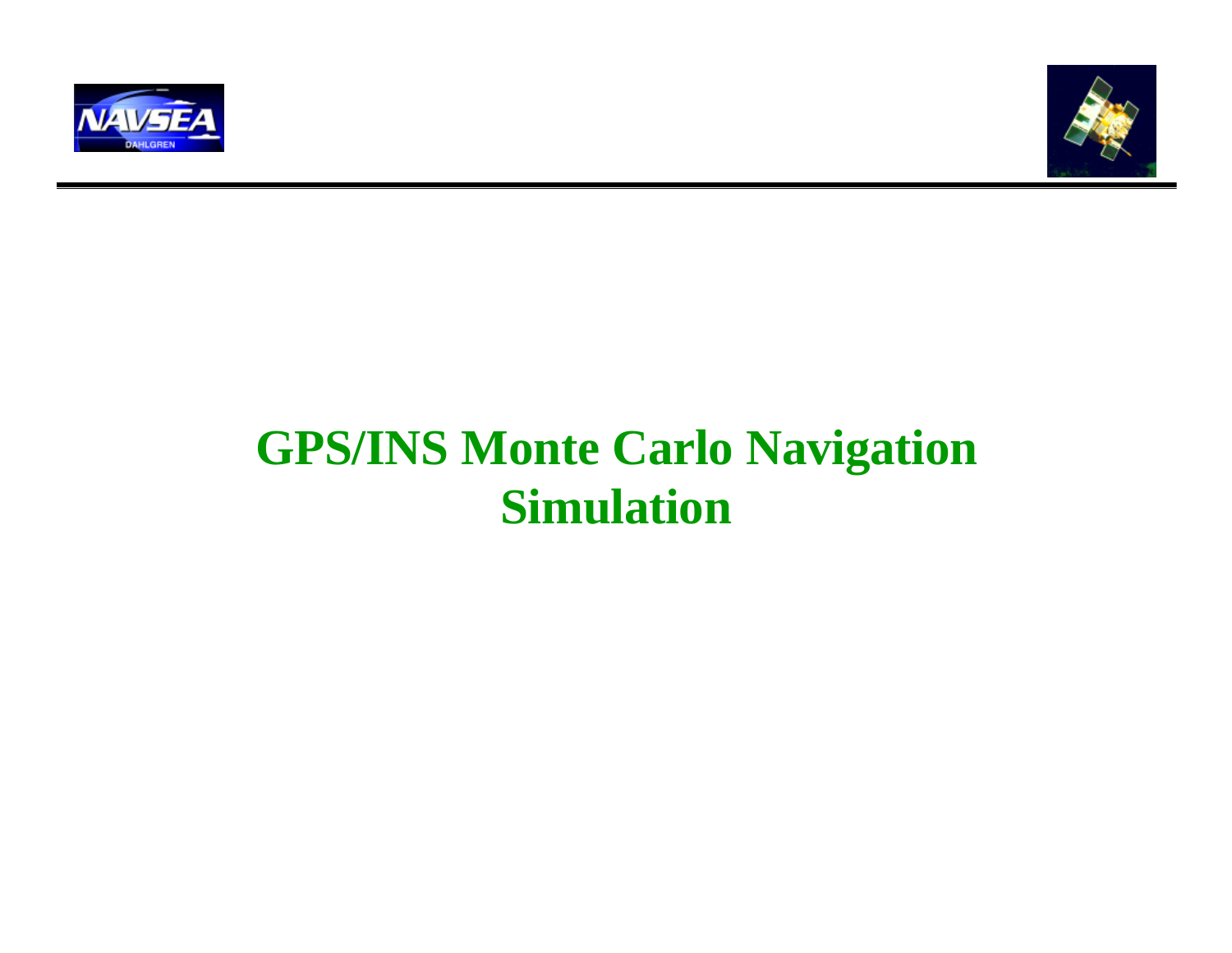



- **Tightly-Coupled 12-Channel Capability (All in View)**
- **Clock Bias, Drift, Aging; Pseudo Range, D-Range Noise**
- **Orbital Perturbation Model**
- **Independent C/N<sub>O</sub>** Per Channel
- **GPS Patch Antenna Gain Pattern (Body-fixed)**
- **Dynamic Modeling @ 10 Hz, Update @ 1 Hz**
- **Multiple Jammer Array (CW, Broadband)**
- **GPS Tracking Status (Each Channel)**
- **Dynamic Satellite Selection Capability**
- **Provision for Aiding Receiver Dynamics by INS**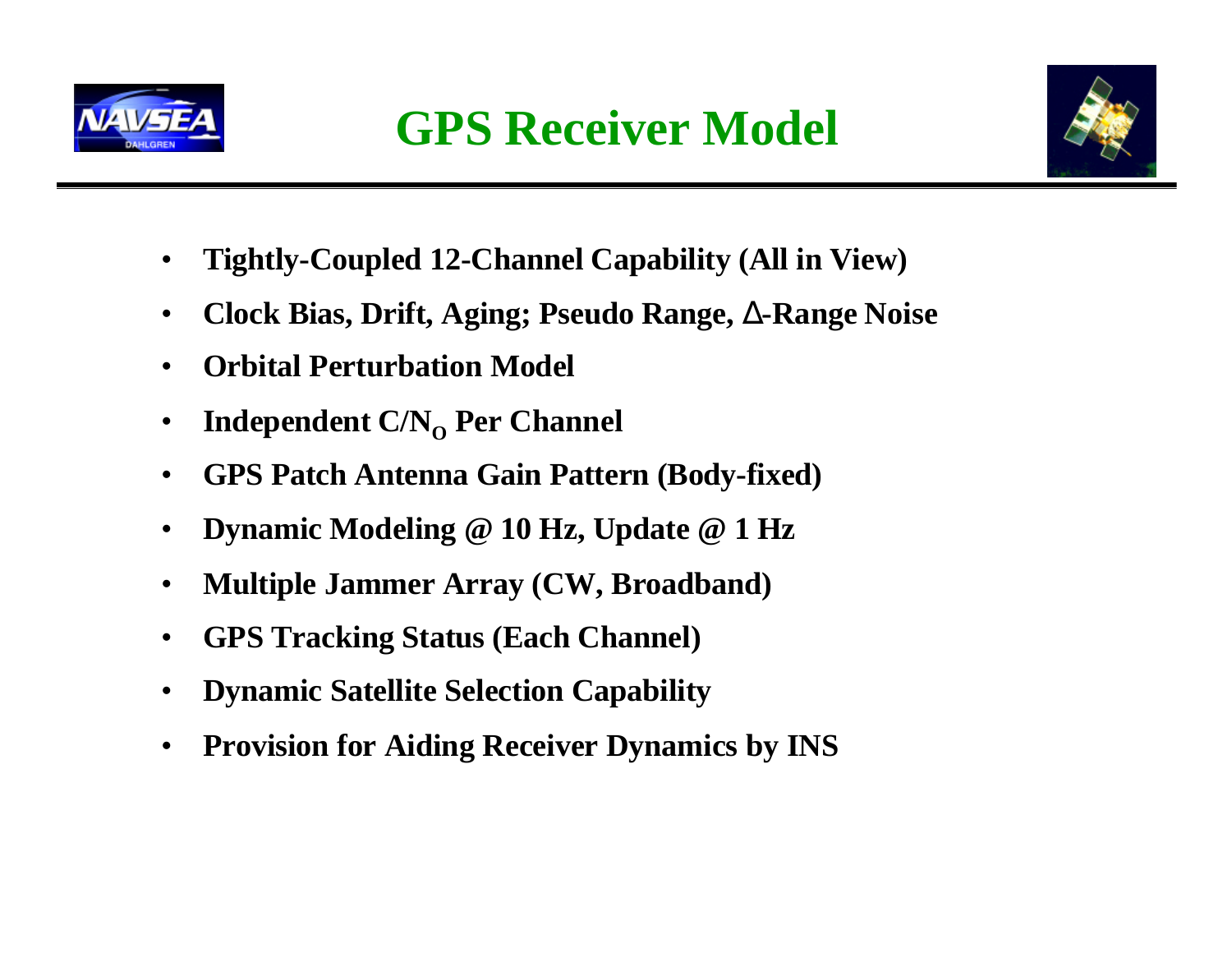

# **GPS/INS Navigation Kalman Filter**



- **Tightly-Coupled GPS/INS Implementation**
- **Formulated in WGS-84 ECEF**
- **Propagate @ 10 Hz, Update @ 1 Hz**
- **Error States (17)**
	- **Position (3)**
	- **Velocity (3)**
	- **Attitude (3)**
	- **Accelerometer Bias (3)**
	- **Gyro Drift (3)**
	- **Clock Bias & Drift (2)**
- **Measurements**
	- **Pseudo Range (8)**
	- **Delta Range (8)**
	- **IMU DV, Dq**
- **Dynamic Calibration of IMU Biases and Receiver Clock Errors**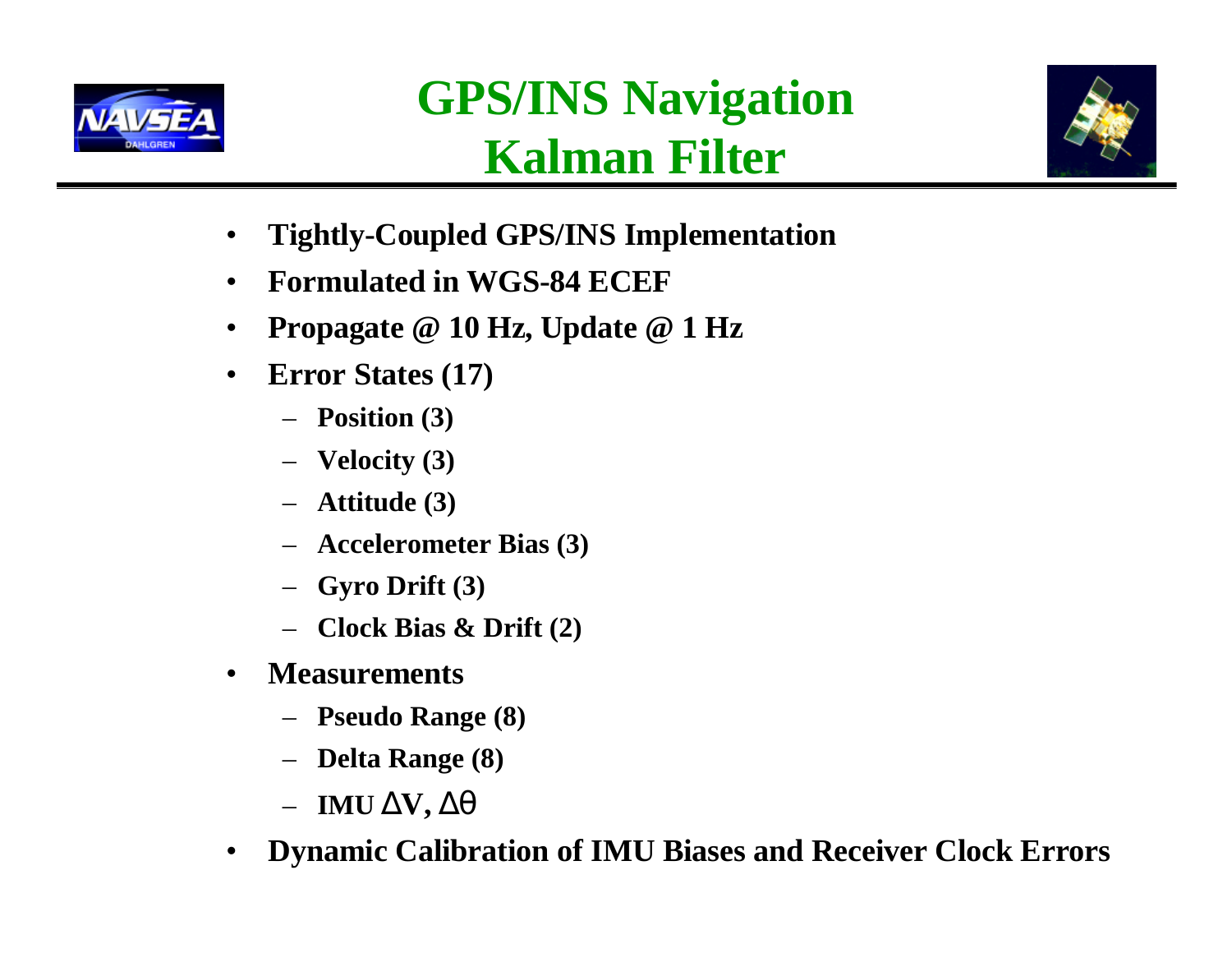

## **Tightly Coupled GPS/INS Implementation**



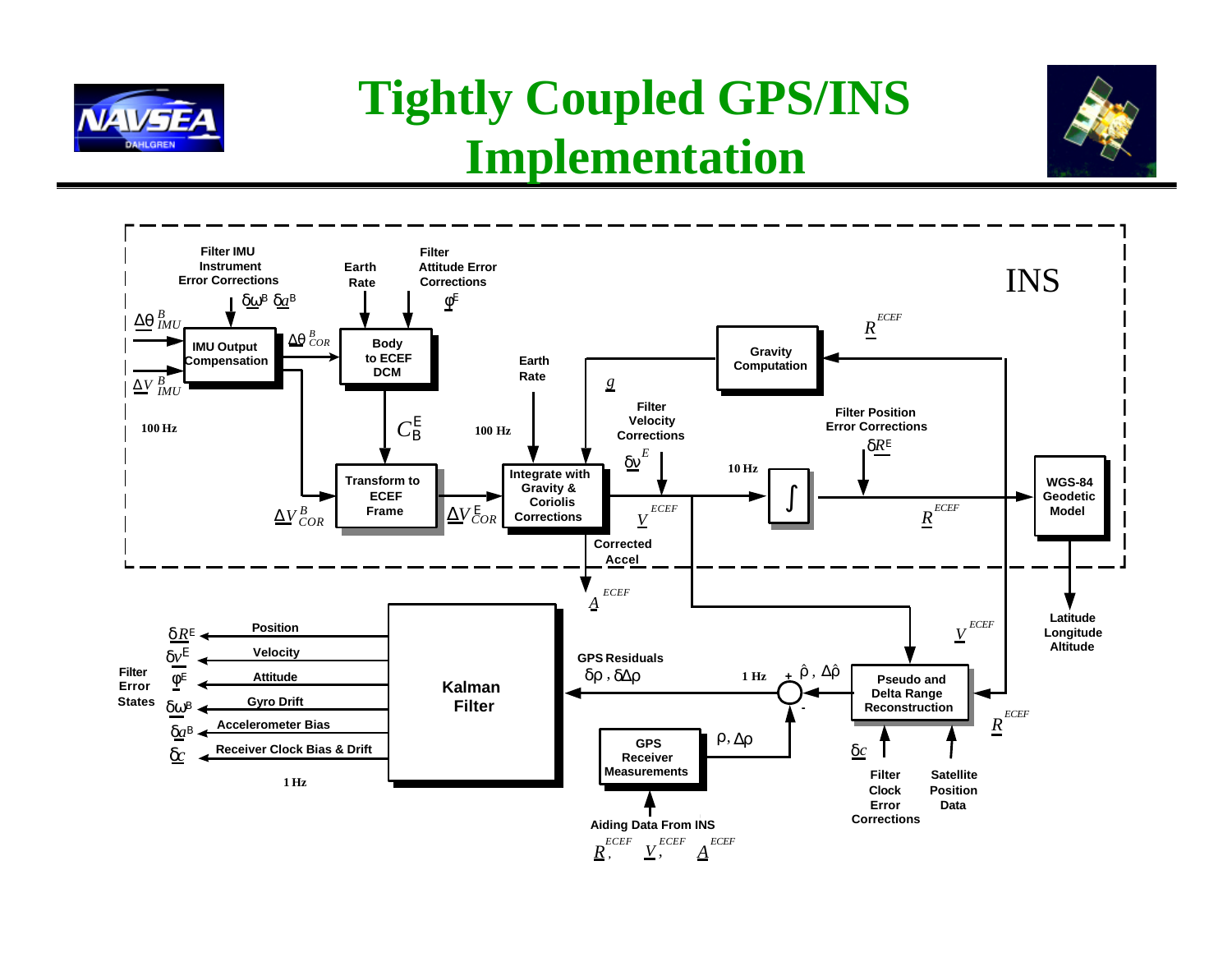



## **Anti-Jam Modeling**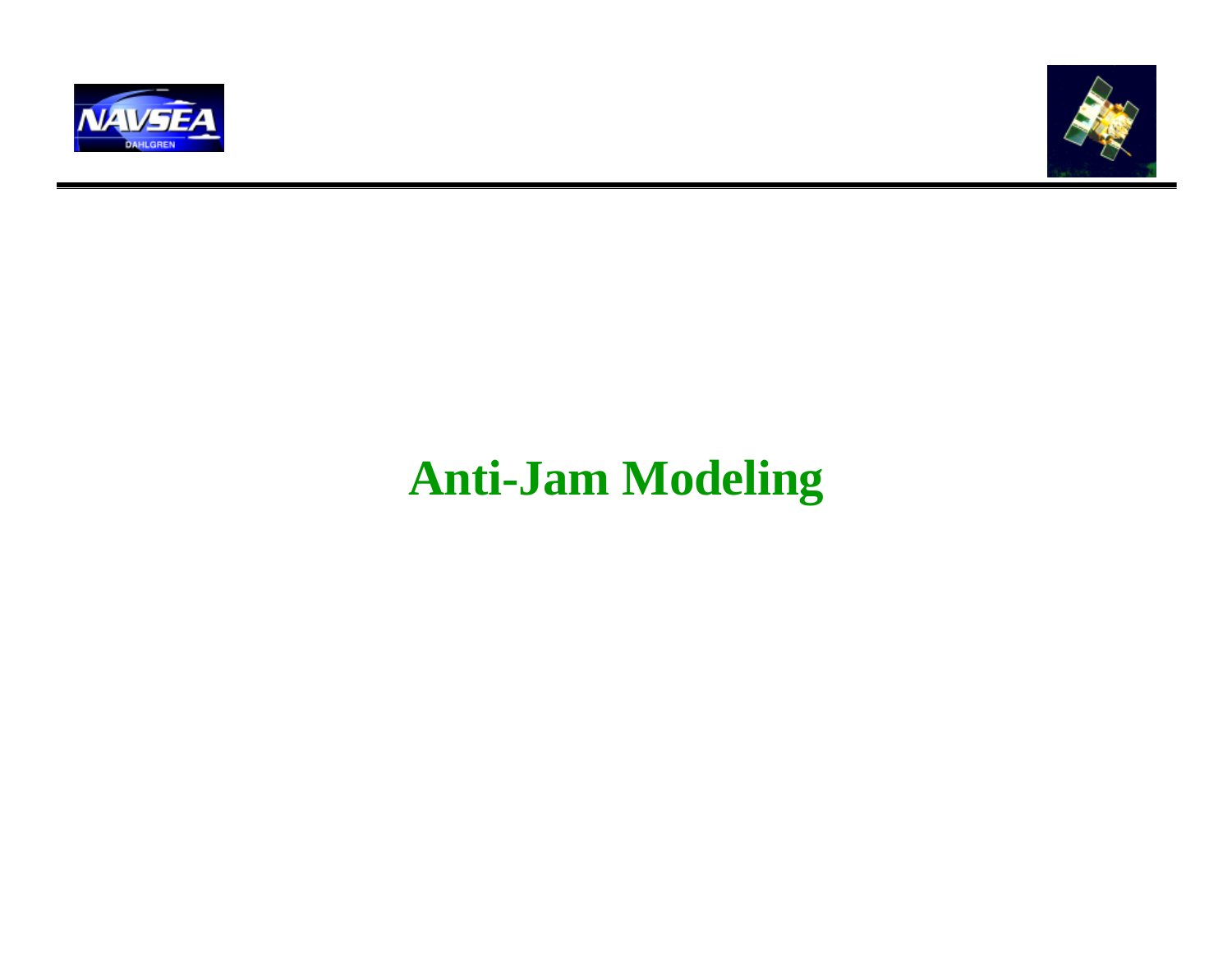

**ERGM Antenna Array**



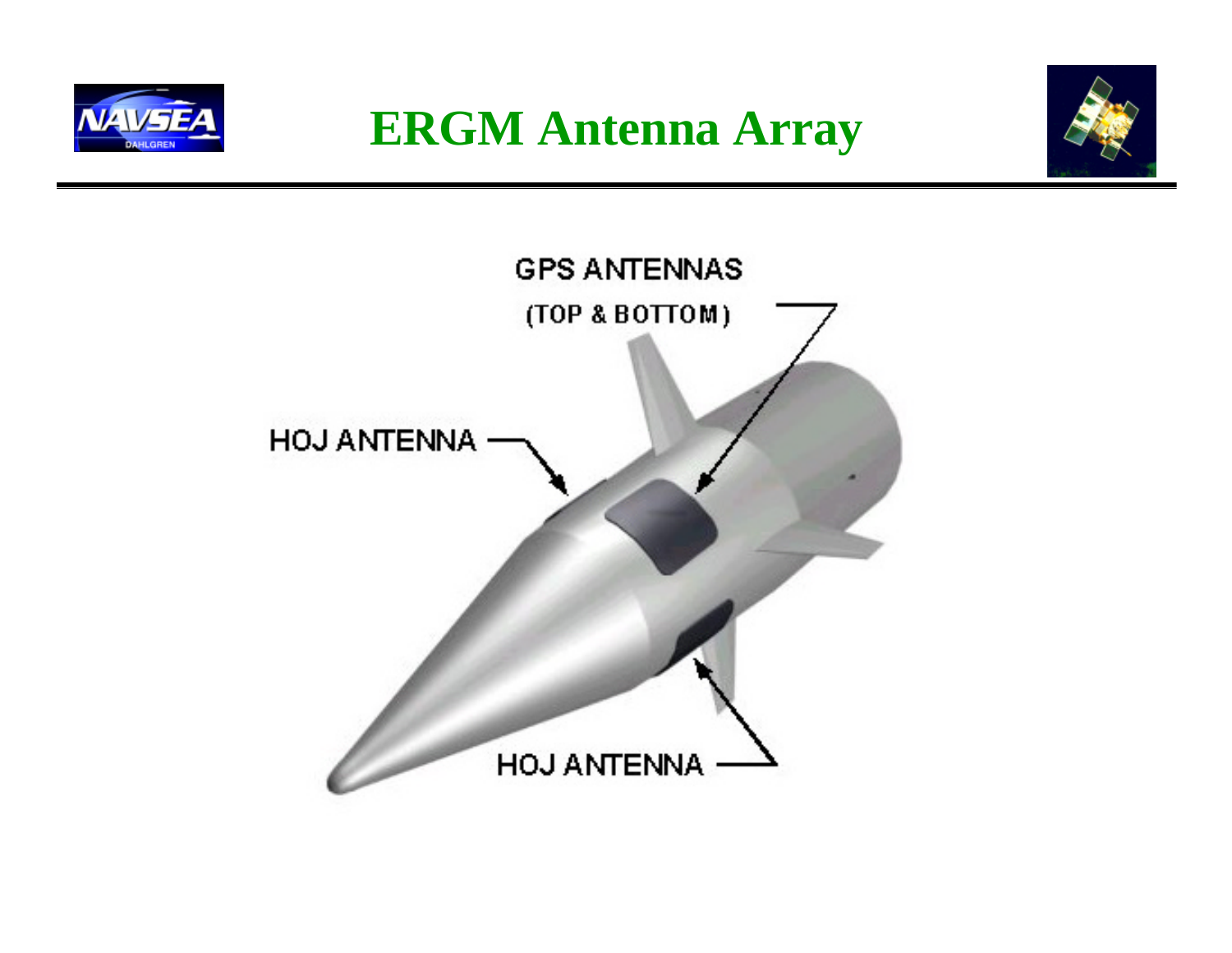## **Interference Cancellation Concept**





•**Canceller Gain:**  $G_C = -G_S(f_c)/G_J(f_c)$ 

**Canceller Block Diagram**

**GPS Interference Cancellation System Antenna Geometry**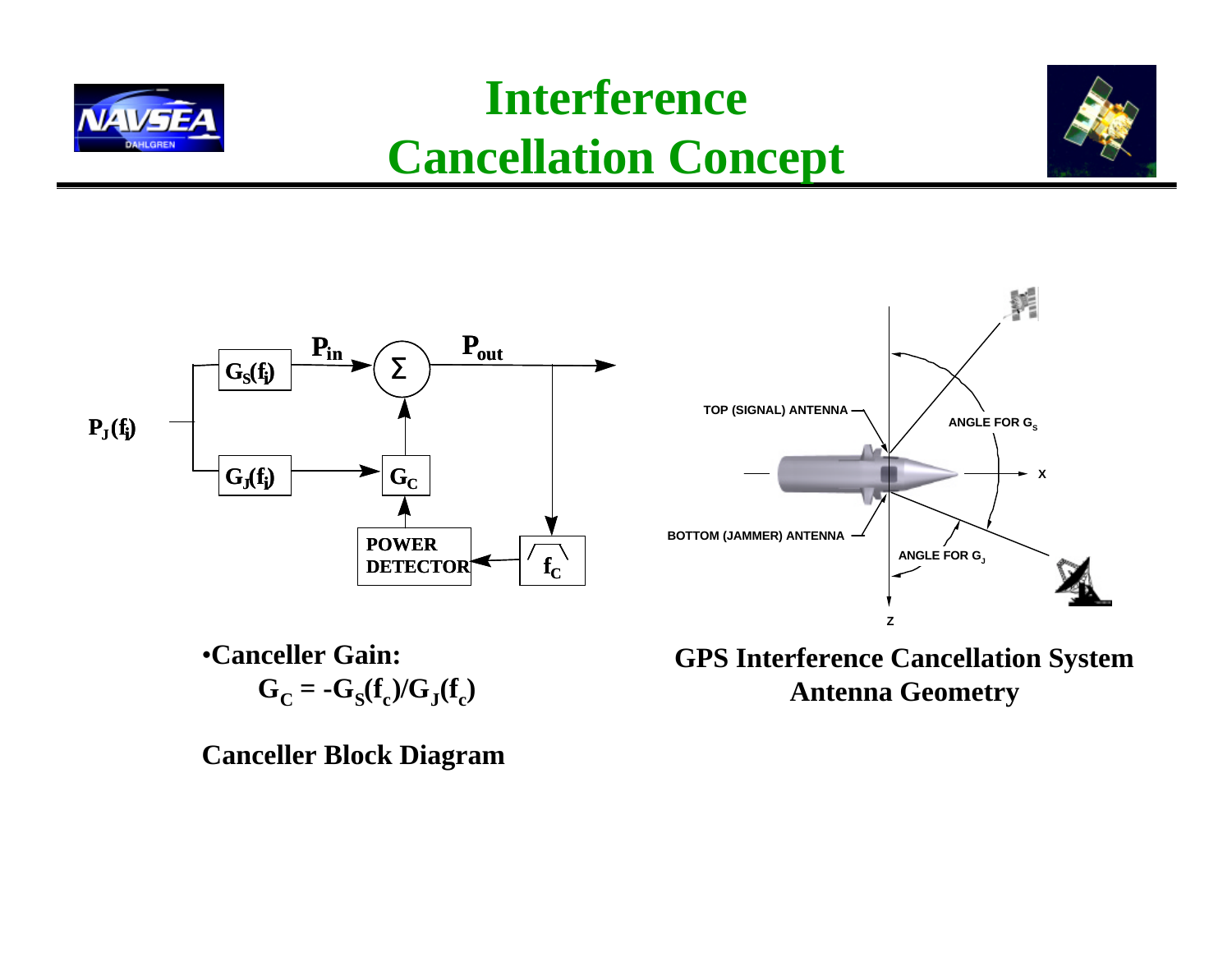

## **(J/S)TOTAL With and Without Jammer Cancellation**



**40 NM Trajectory**



**Total (J/S) Without Interference Cancellation Total (J/S) With Active Interference Cancellation**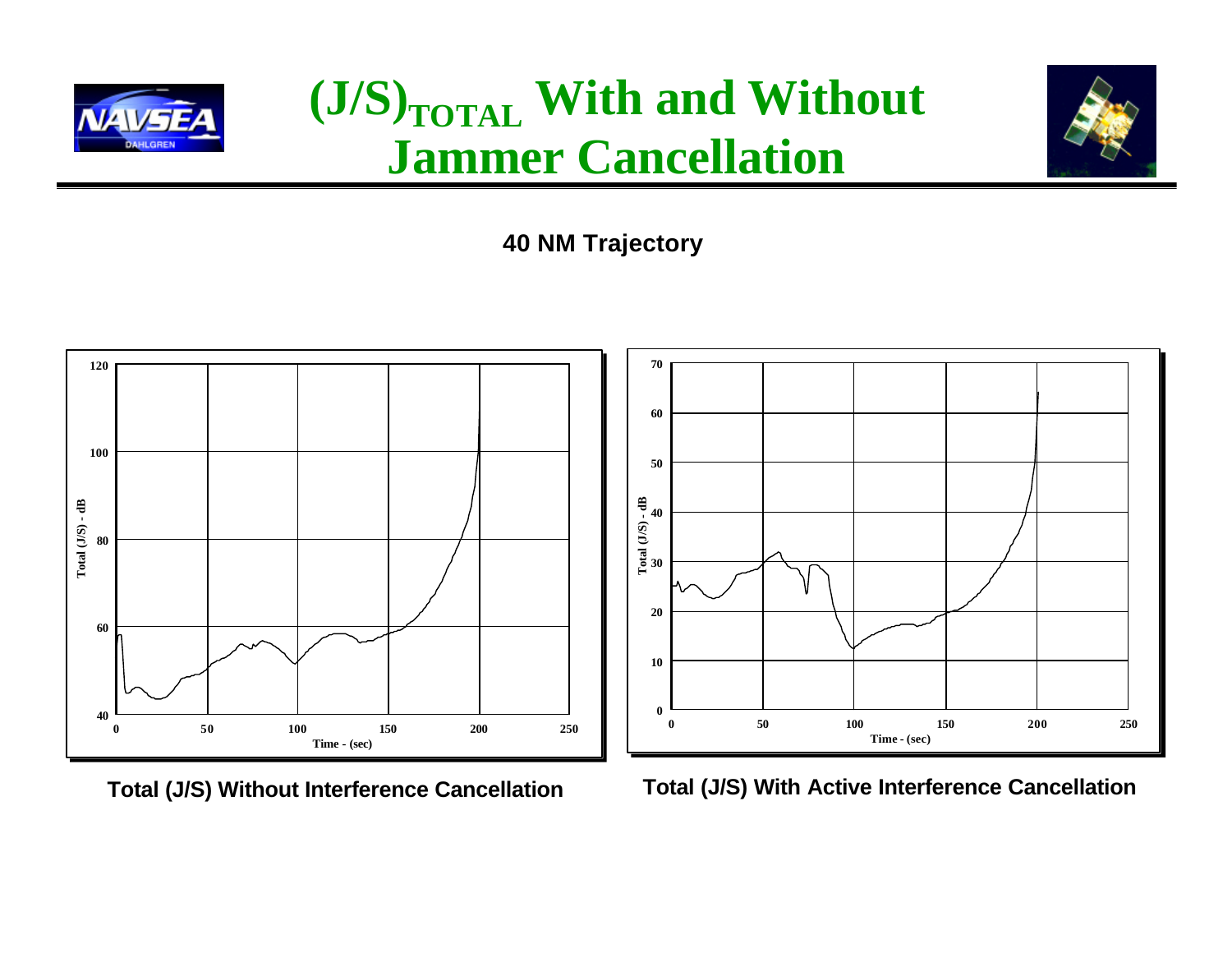



## **Error Budgets**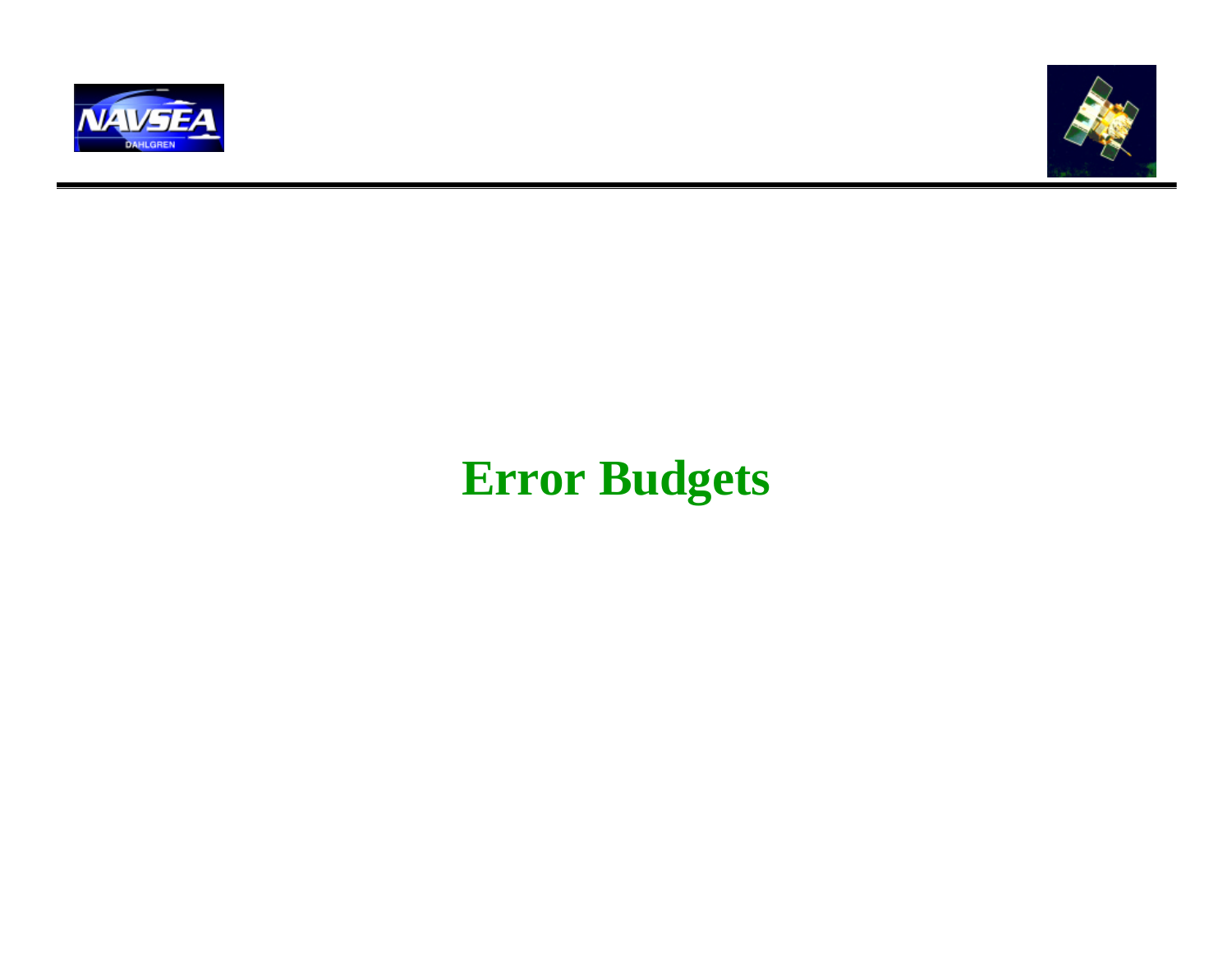



- **Assumed Three Time-Phased Evolutions of WADGPS, Receiver & IMU Technology for Applications to Precision Guided Munitions:**
	- • **CASE (1) Current Single Frequency Receiver with GPS Absolute Positioning & Current IMU (Reflects Current ERGM System)**
	- **CASE (2) Future Single Frequency Receiver with WADGPS Aiding & Near Term MEMS IMU**
	- **CASE (3) Future Dual Frequency Receiver with WADGPS Aiding & Far Term MEMS IMU**

 **Note: Cases (2) and (3) Do Not Represent Capabilities of Current ERGM System (They are Considerably Better)**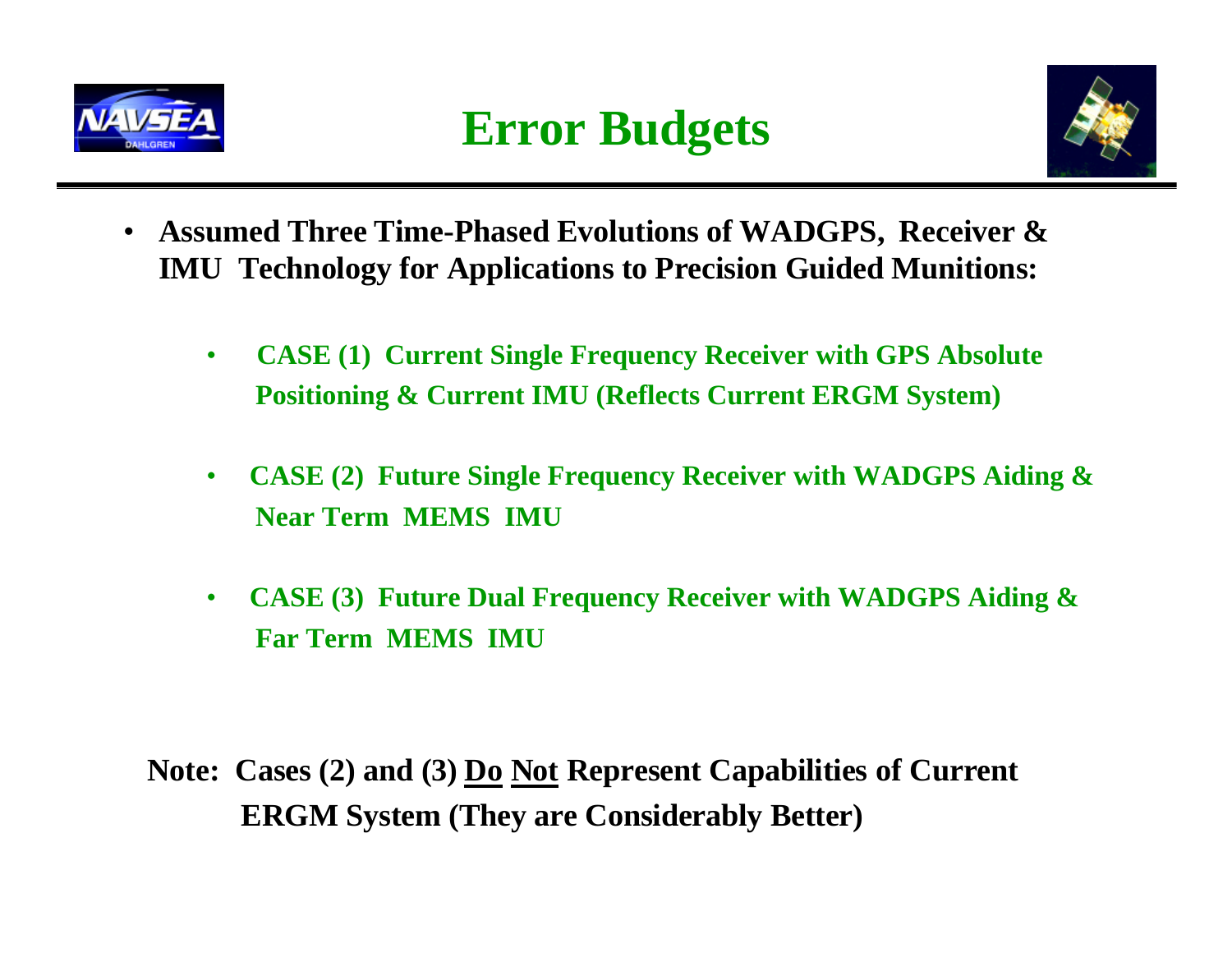



- Near and Far Term Projections for MEMS IMU Errors Obtained from U.S. Army and DARPA Sources ♣♣
- Error Projections Consolidated Into Composite Near and Far Term Error Sets for Current Analysis
- Near & Far Term WADGPS Error Budgets Based on NSWCDD Compilation from Industry & Government Surveys  $\bullet\bullet$

 $\mathcal{L}_\text{max}$  and  $\mathcal{L}_\text{max}$  and  $\mathcal{L}_\text{max}$  and  $\mathcal{L}_\text{max}$  and  $\mathcal{L}_\text{max}$  and  $\mathcal{L}_\text{max}$ 

 ♣♣ Vicki Lefevre, U.S. Army Aviation and Missile Research and Development Command, Redstone Arsenal, AL, personal communications, 29 May, 2001

 Lt Col Greg Vansuch, DARPA/SPO, personal communications, 10 May, 2001

B. Larry Miller, Alan G. Evans, "NAVSIM Analysis of Future Missile Navigation Using WADGPS-Aided Receivers, NSWCDD Internal Memo, May 1, 2001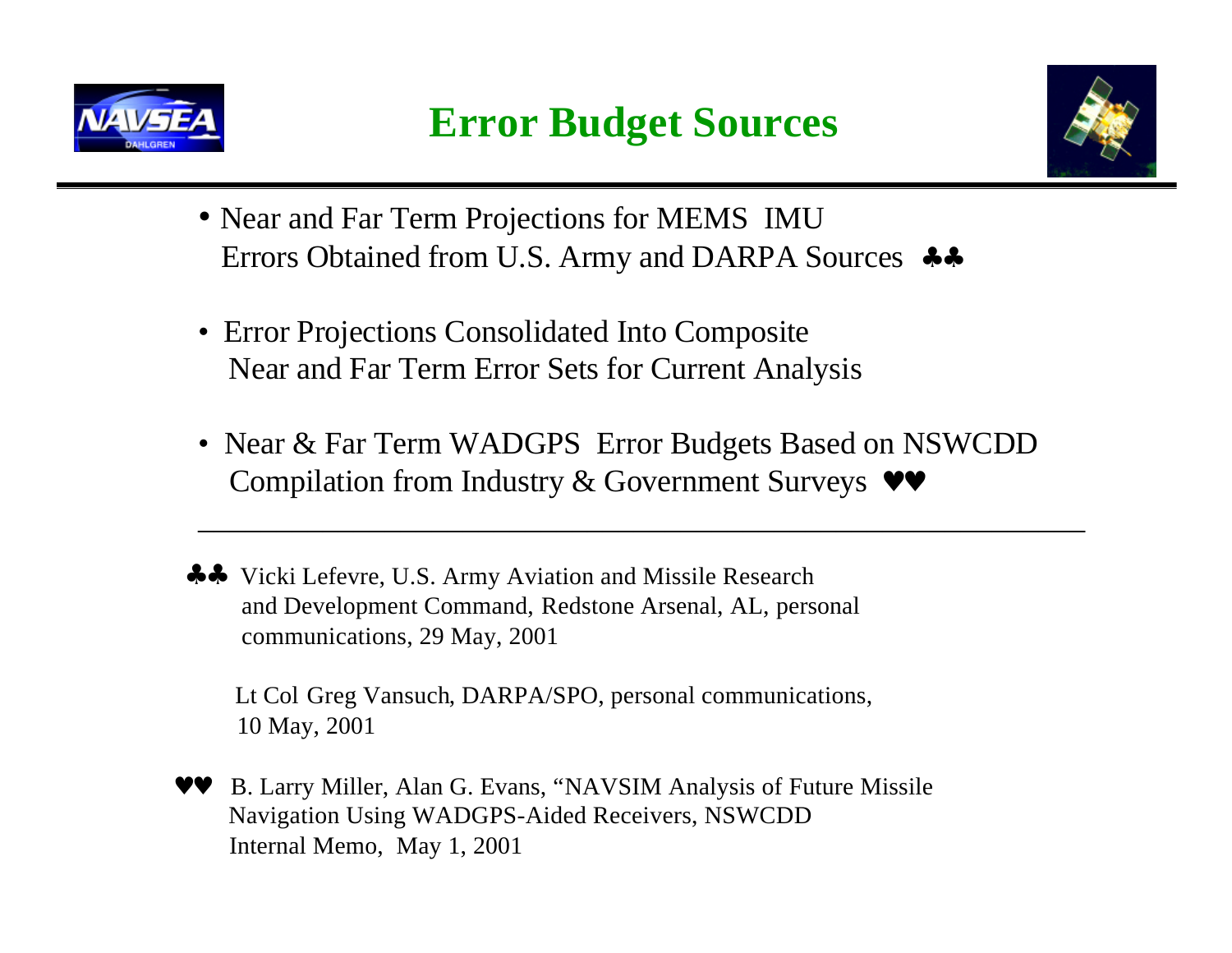

### **ASSUMED MEMS IMU NEAR & FAR TERM ERROR BUDGETS**



#### **Micro Electro Mechanical Systems (MEMS) Inertial Measurement Unit Near & Far Term Error Budget Estimates**

**(3-s Value, per axis)**

| Error                                                     | Current<br><b>ERGM</b><br><b>BAE IMU</b> | Postulated<br><b>Future MEMS</b><br>Assumed in<br>Reference [1] | Near Term<br>Army<br><b>MEMS</b> | Far-Term<br>Army<br><b>MEMS</b> | <b>DARPA</b><br><b>Target Goal</b><br><b>MEMS</b> | Composite<br>Near Term<br><b>MEMS</b> | Composite<br>Far Term<br><b>MEMS</b> |
|-----------------------------------------------------------|------------------------------------------|-----------------------------------------------------------------|----------------------------------|---------------------------------|---------------------------------------------------|---------------------------------------|--------------------------------------|
|                                                           | (A)                                      | <b>(B)</b>                                                      | (C)                              | (D)                             | (E)                                               | (F)                                   | (G)                                  |
|                                                           |                                          |                                                                 |                                  |                                 |                                                   |                                       |                                      |
| Gyro Drift $(\text{deg/hr})$                              | 300                                      | 300                                                             | 60                               | 3                               | 3                                                 | 60                                    | 3                                    |
| Gyro Scale Factor (ppm)                                   | 1200                                     | 1200                                                            | 1050                             | 300                             | 600                                               | 1000                                  | 300                                  |
| Gyro Random Walk (deg/rt-hr)                              | 0.6                                      | 0.06                                                            | 0.9                              | 0.36                            | 0.3                                               | 0.6                                   | 0.3                                  |
| Gyro Misalignment (mrad)                                  | 1.2                                      | 1.2                                                             | 2.1                              | 0.6                             | not specified                                     | 1.2                                   | 0.6                                  |
| Gyro G-Sensitivity $(\text{deg/hr/g})$                    | 3                                        | 3                                                               | 3                                | 1.5                             | not specified                                     | 3                                     | 1.5                                  |
| Gyro G <sup>2</sup> -Sensitivity (deg/hr/g <sup>2</sup> ) | 0.9                                      | 0.9                                                             | not specified                    | not specified                   | not specified                                     | 0.9                                   | 0.9                                  |
| Gyro Noise (deg/sec)                                      | 1.5                                      | 1.5                                                             | not specified                    | not specified                   | not specified                                     | 1.5                                   | .75                                  |
|                                                           |                                          |                                                                 |                                  |                                 |                                                   |                                       |                                      |
| Accelerometer Bias (mg)                                   | 15                                       | 15                                                              | 12                               | $\mathcal{F}$                   | 1.5                                               | 12                                    | $\overline{2}$                       |
| Accelerometer Scale Factor (ppm)                          | 1200                                     | 1200                                                            | 2100                             | 900                             | 900                                               | 1200                                  | 900                                  |
| <b>Accelerometer Random Walk</b><br>$(m/s)/\sqrt{hr}$     | 0.36                                     | 0.36                                                            | 0.36                             | 0.15                            | 0.3                                               | 0.36                                  | 0.15                                 |
| Accelerometer Noise (mg)                                  | 15                                       | 3                                                               | not specified                    | not specified                   | not specified                                     | 15                                    | 7.5                                  |
| Accelerometer Misalignment<br>(mrad)                      | 1.2                                      | 1.2                                                             | 1.8                              | 0.6                             | not specified                                     | 1.2                                   | 0.6                                  |
|                                                           |                                          |                                                                 |                                  |                                 |                                                   |                                       |                                      |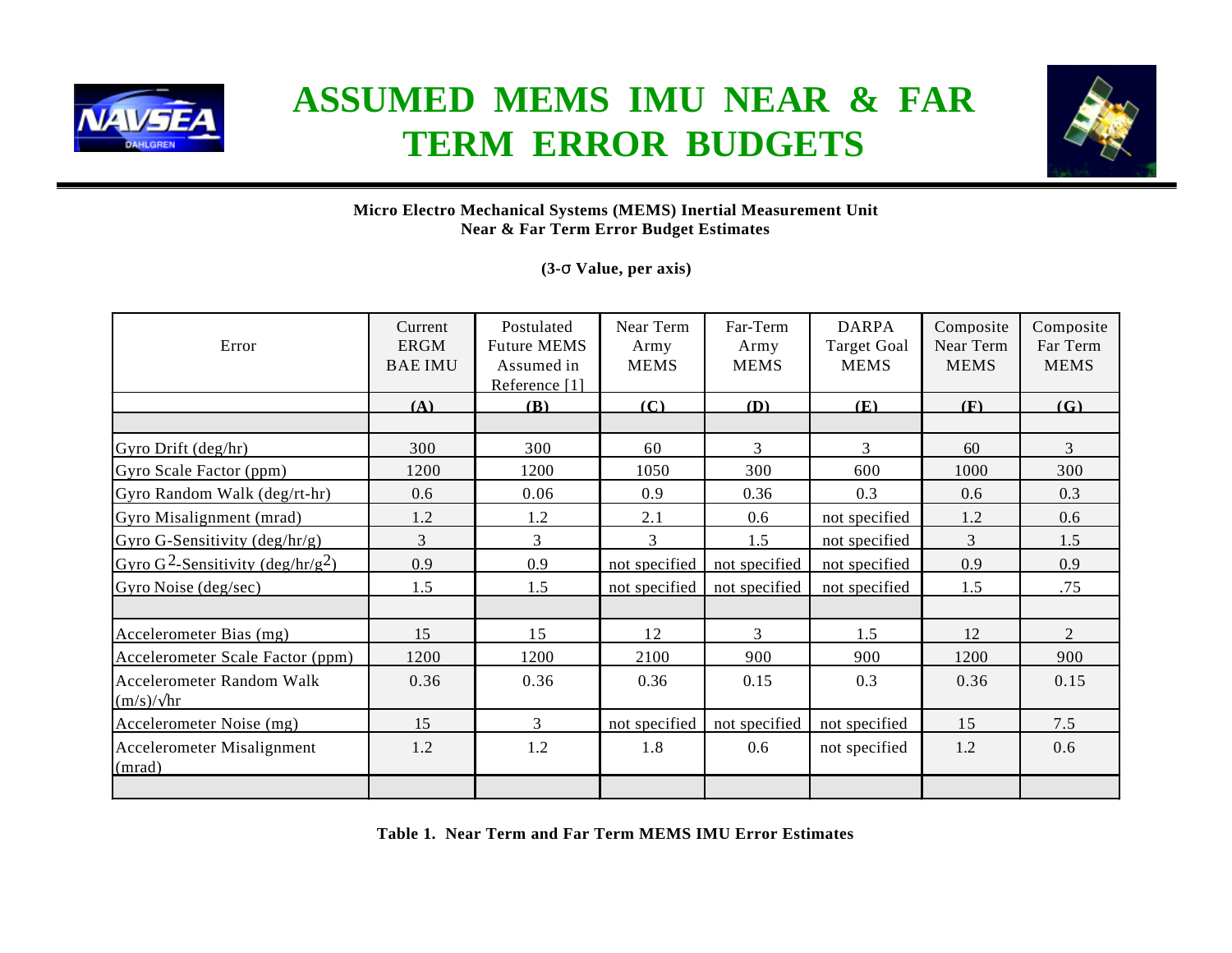

## **Assumed Current and WADGPS-Aided Navigation Errors**



| <b>Modeled Error Parameter</b>              | <b>Current</b><br><b>Single-Frequency</b><br><b>Receiver</b><br>(Absolute | <b>Future</b><br><b>Single-Frequency</b><br><b>WADGPS-aided</b><br><b>Receiver</b> | <b>Future</b><br><b>Dual-Frequency</b><br><b>WADGPS-aided</b><br><b>Receiver</b> |  |
|---------------------------------------------|---------------------------------------------------------------------------|------------------------------------------------------------------------------------|----------------------------------------------------------------------------------|--|
|                                             | Positioning)                                                              |                                                                                    |                                                                                  |  |
| <b>SV Clock and Group Delay Errors</b>      |                                                                           |                                                                                    |                                                                                  |  |
| Range Bias (m)                              | 2.0                                                                       | 0.1                                                                                | 0.1                                                                              |  |
| Delta Range Bias (m)                        | 0.005                                                                     | 0.001                                                                              | 0.001                                                                            |  |
| <b>Ephemeris Errors</b>                     |                                                                           |                                                                                    |                                                                                  |  |
| Radial (m)                                  | 2.0                                                                       | 0.1                                                                                | 0.1                                                                              |  |
| Crosstrack (m)                              | 6.0                                                                       | 0.3                                                                                | 0.3                                                                              |  |
| Alongtrack (m)                              | 10.0                                                                      | 0.5                                                                                | 0.5                                                                              |  |
| Effective User Range Error (m)              | 5.0                                                                       | 0.1                                                                                | 0.1                                                                              |  |
| <b>PGM Receiver Errors</b>                  |                                                                           |                                                                                    |                                                                                  |  |
| Range Noise Including Multipath (m)         | 1.5                                                                       | 1.0                                                                                | 1.0                                                                              |  |
| Delta Range Noise Including Multipath (m)   | 0.02                                                                      | 0.02                                                                               | 0.02                                                                             |  |
| <b>Atmospheric Delay Errors</b>             |                                                                           |                                                                                    |                                                                                  |  |
| Residual Ionosphere (m)                     | 5                                                                         | 0.6                                                                                | 0.3                                                                              |  |
| Residual Troposphere (m)                    | $\overline{2}$                                                            | 0.5                                                                                | 0.5                                                                              |  |
| Residual Ionosphere (% of Klobuchar model)  | 30                                                                        | 3                                                                                  |                                                                                  |  |
| Residual Troposphere (% of Altshuler model) | 10                                                                        | $\overline{5}$                                                                     | 5                                                                                |  |
|                                             |                                                                           |                                                                                    |                                                                                  |  |
| <b>Inertial Measurement Unit Errors</b>     | <b>Current ERGM IMU</b><br>(British Aerospace)                            | Future IMU<br>(Draper MEMS)                                                        | Future IMU<br>(Draper MEMS)                                                      |  |

Sources: (1) K. Kovach, "New User Equivalent Range Error (UERE) Budget for the Modernized Navstar Global Positioning System (GPS)," ION Tech. Mtg., Jan 2000.

(2) GPS JPO User Equipment UERE Budget, 1991

(3) B. Remondi, Private Communication, April 2001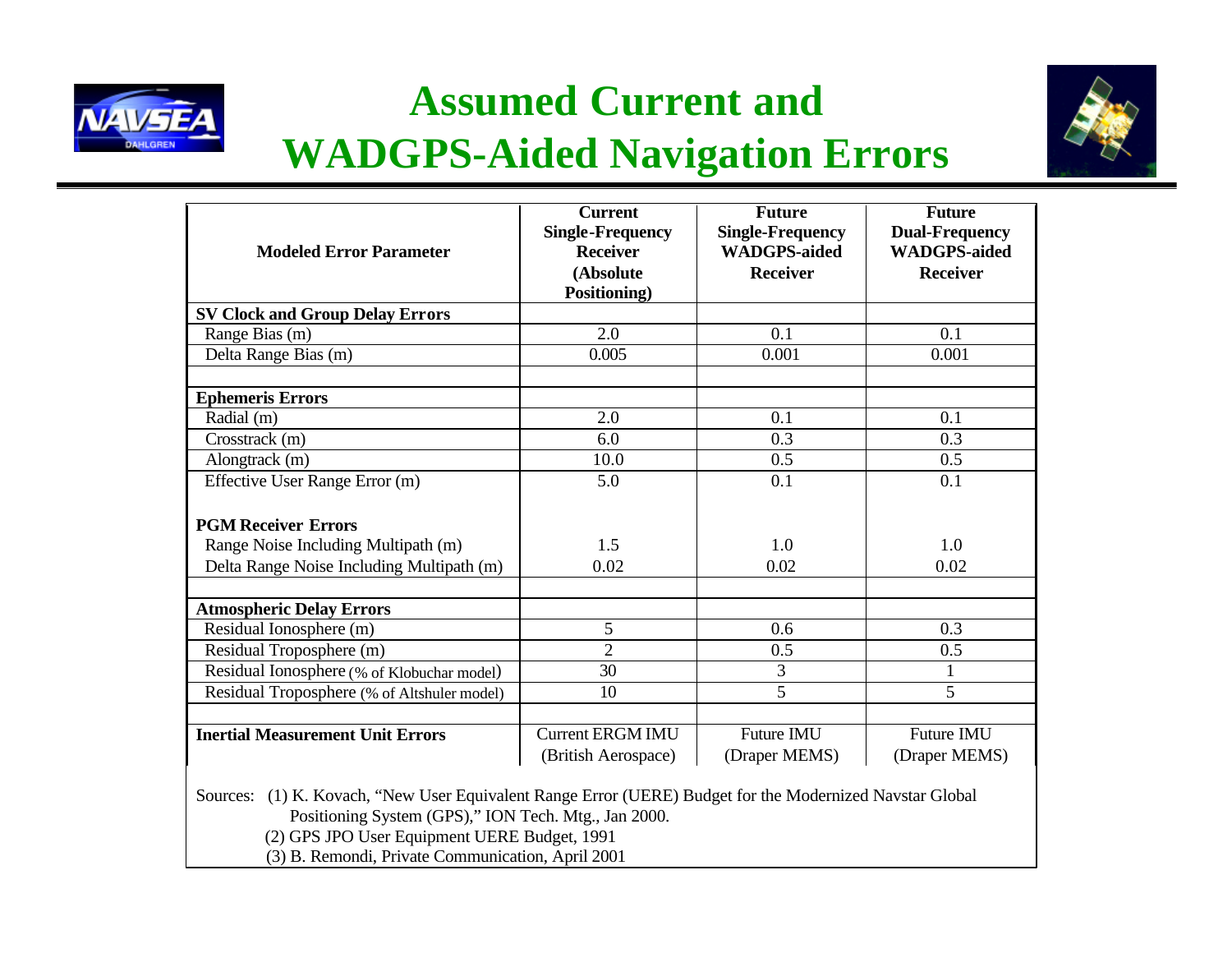

### **Precision Navigation 6-DOF Flight Simulation Noise and Error Sources**



- **Launch Angle Variation (Pitch, Yaw, and Roll)**
- **Launch Velocity Variation (Linear and Angular)**
- **Initial Tip Off Rates**
- **IMU Activation Delay Variation**
- **Accelerometer Errors**
- **Rate Gyro Errors**
- **INS Initialization Errors**
- **Motor Ignition Delay Variation**
- **Thrust Variations (Burn Time, Total Impulse)**
- **Thrust Misalignments**
- **Moment of Inertia Variations**
- **Atmospheric Variations**
- **Random Wind Model**
- **Aerodynamic Coefficient Uncertainty Model**
- **GPS Satellite Orbital Errors**
- **GPS Measurement Errors**
- **GPS Receiver Clock Bias and Drift**
- **GPS Random Time of Day at Launch**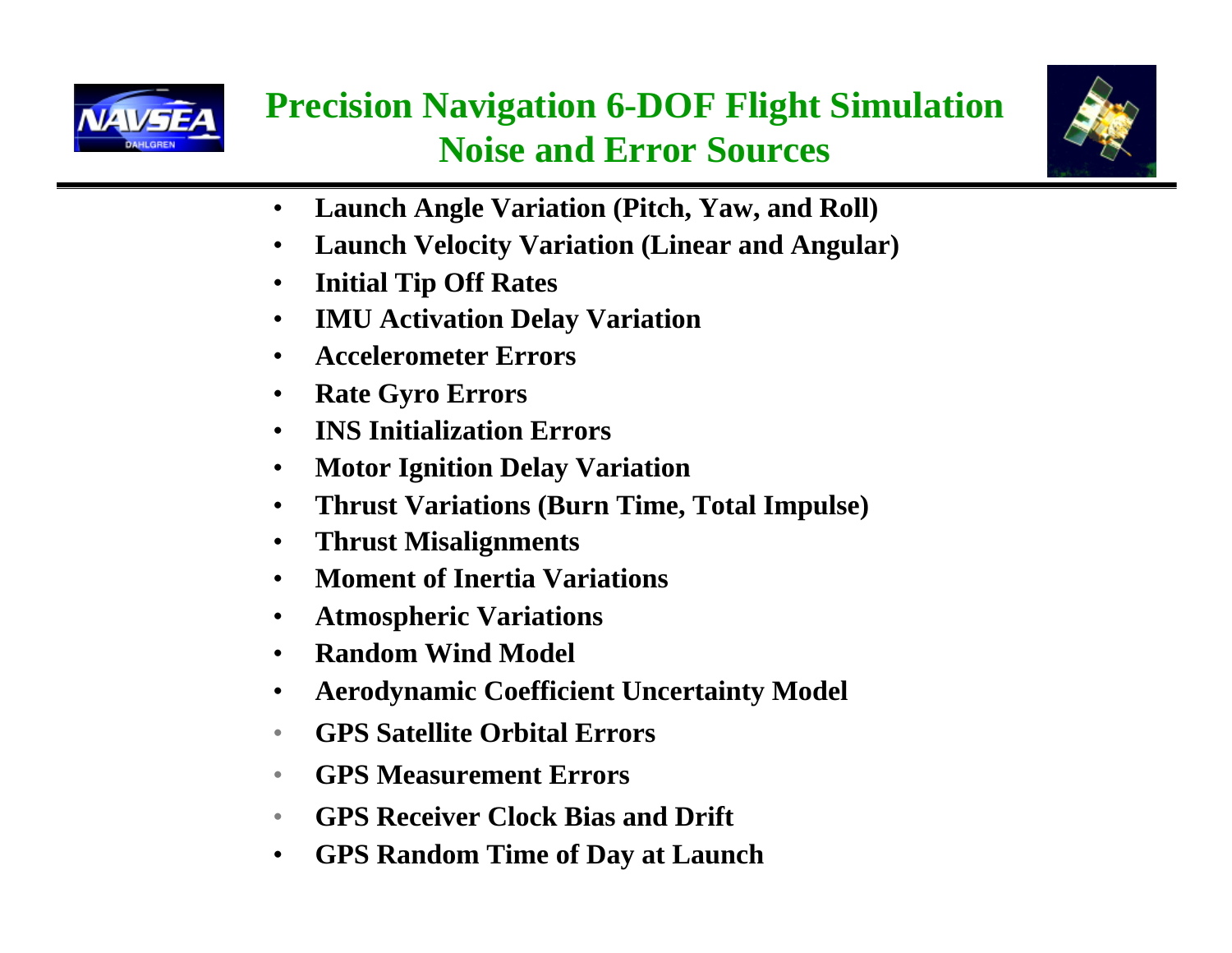



## **Preliminary Performance Results**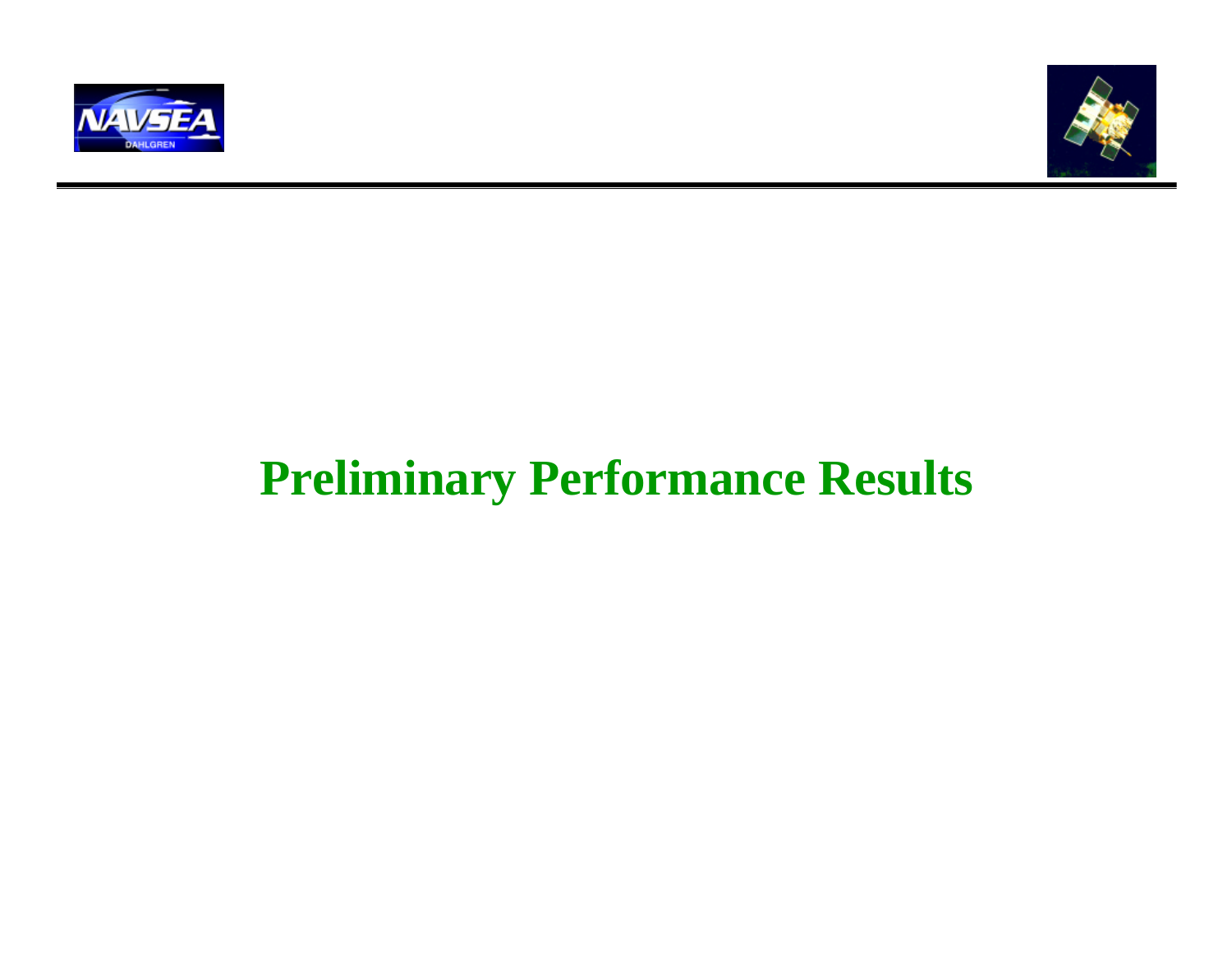



### **NO TARGET LOCATION ERRORS • NO JAMMING**



 **CEP VERSUS TARGET RANGE**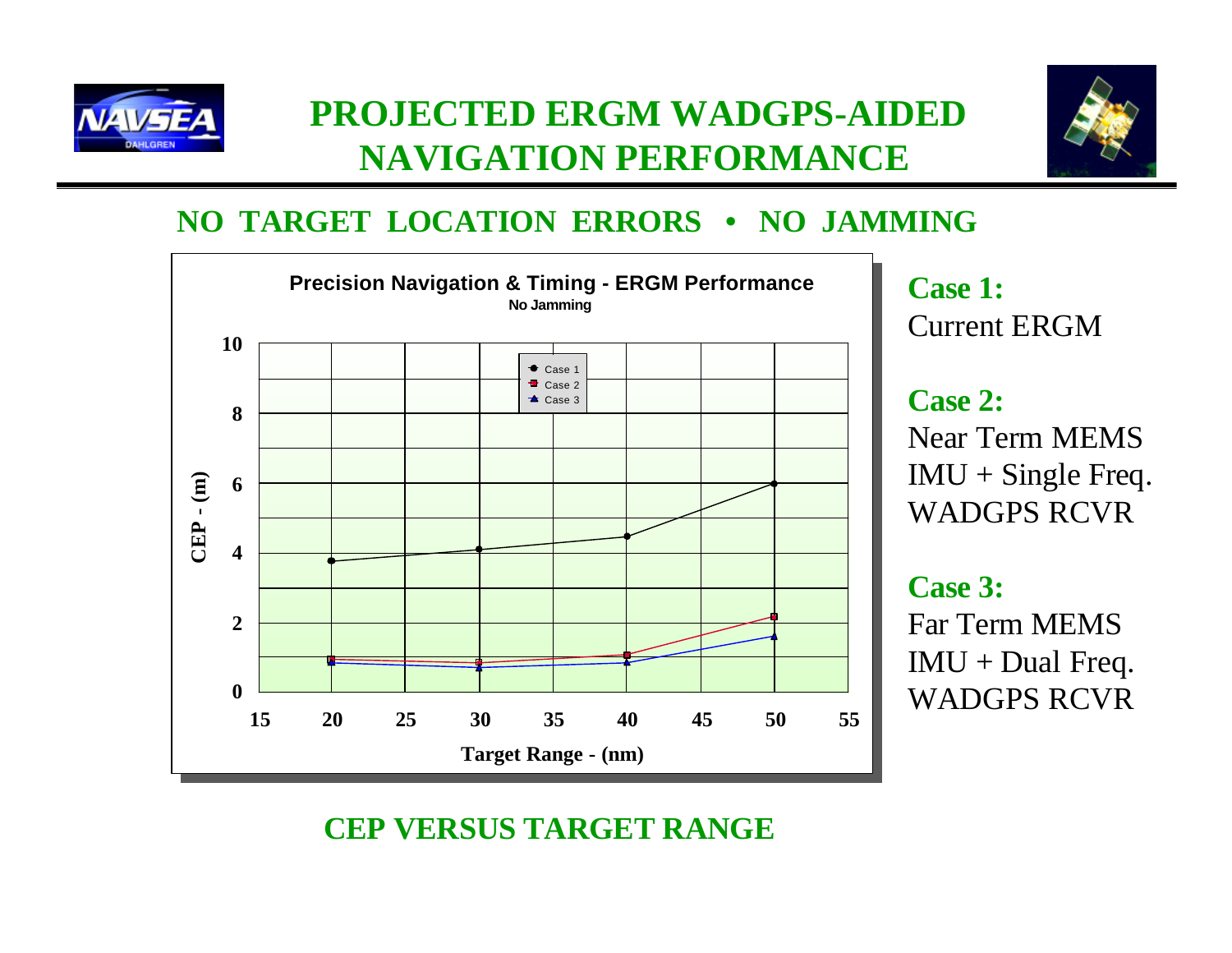



#### **NO TARGET LOCATION ERROR • SPEC JAMMING LEVELS AT TARGET ERGM ANTI-JAM ACTIVE**



Current ERGM

#### **Case 2:** Near Term MEMS  $IMU + SingleFreq.$ WADGPS RCVR

#### **Case 3:**

Far Term MEMS  $IMU + Dual$  Freq. WADGPS RCVR

### **CEP VERSUS TARGET RANGE**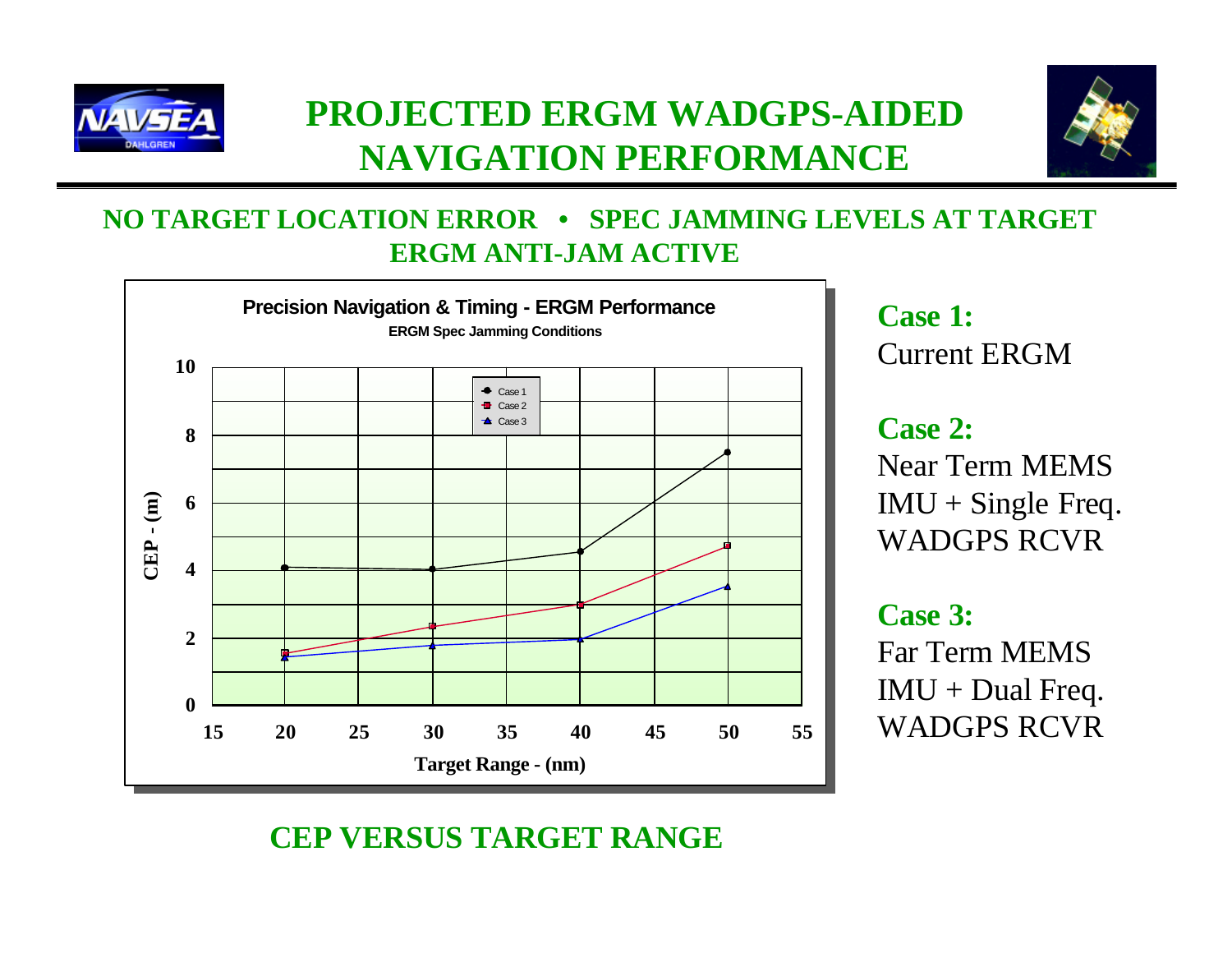

### **CUMULATIVE MISS DISTANCE DISTRIBUTION — 40 NM RANGE**



#### **NO JAMMING**

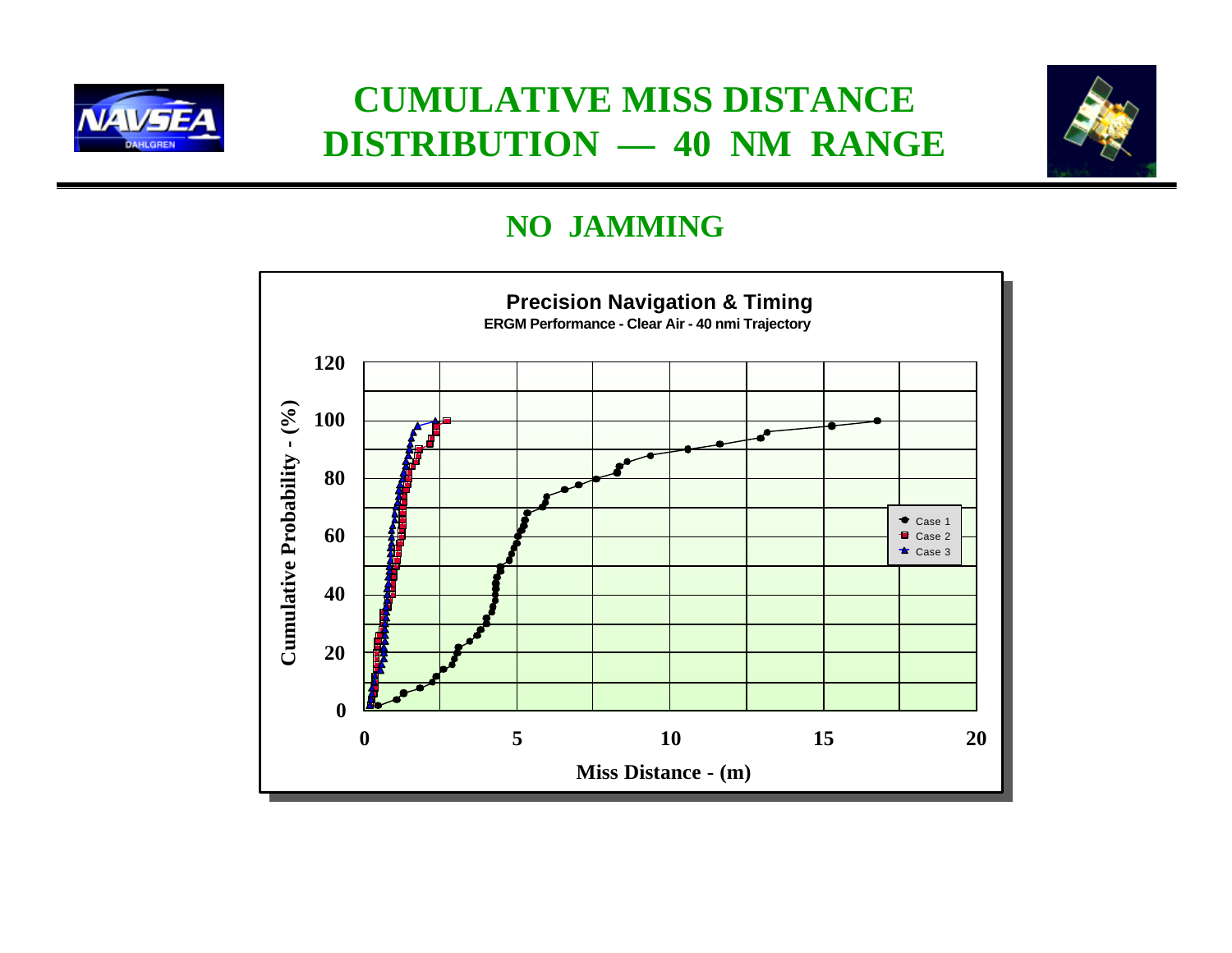

### **CUMULATIVE MISS DISTANCE DISTRIBUTION — 40 NM RANGE**



#### **ERGM SPEC JAMMING • AJ SYSTEM ACTIVE**